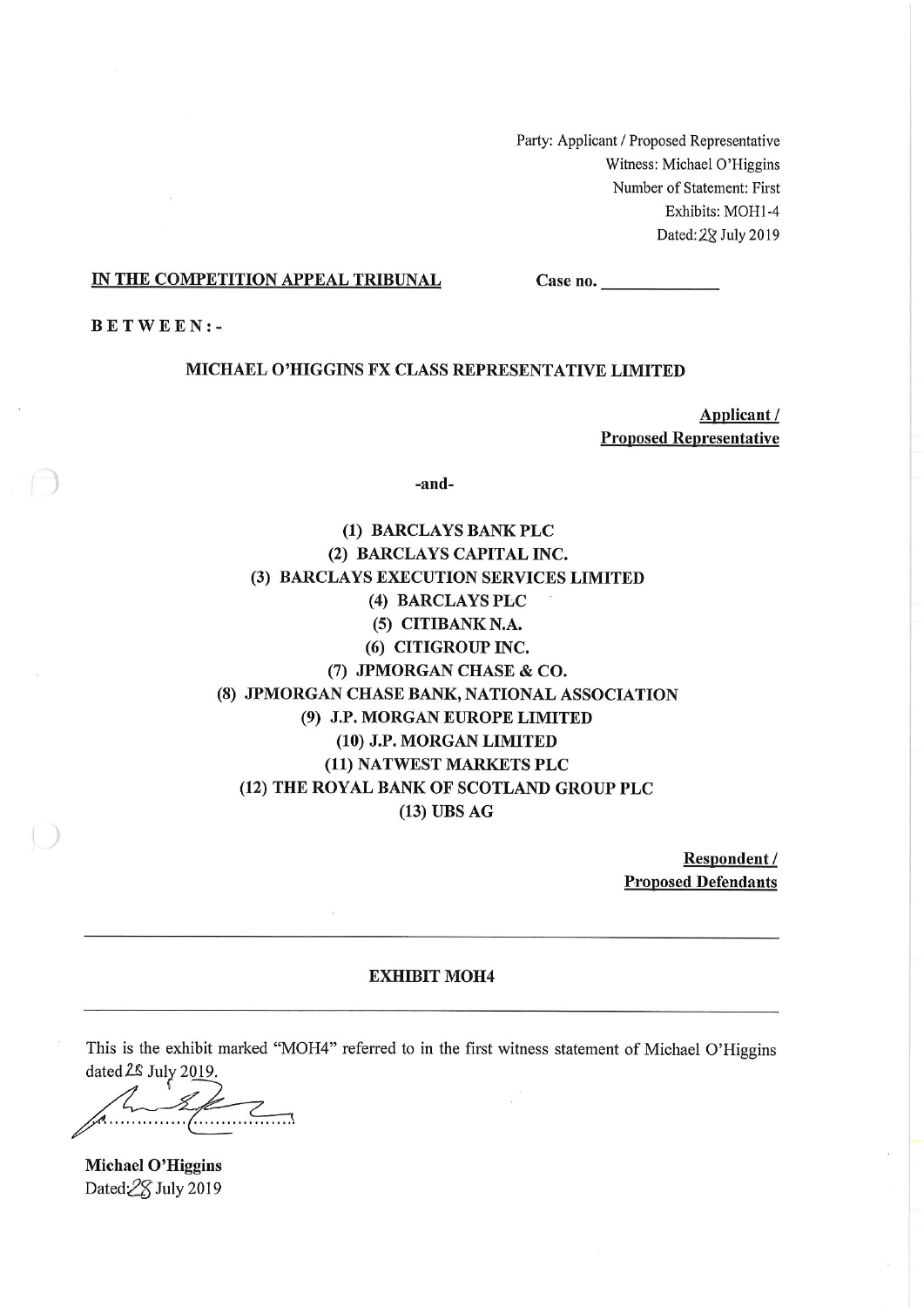**IN THE COMPETITION APPEAL TRIBUNAL Case no. \_\_\_\_\_\_\_\_\_\_\_\_\_\_** 

**B E T W E E N : -** 

## **MICHAEL O'HIGGINS FX CLASS REPRESENTATIVE LIMITED**

**Applicant / Proposed Representative** 

**and** 

## **(1) BARCLAYS BANK PLC (2) BARCLAYS CAPITAL INC. (a company incorporated under the laws of the State of Connecticut, United States of America) (3) BARCLAYS EXECUTION SERVICES LIMITED (4) BARCLAYS PLC (5) CITIBANK N.A. (a national banking association incorporated under the laws of the United States of America) (6) CITIGROUP INC. (a company incorporated under the laws of the State of Delaware, United States of America) (7) JPMORGAN CHASE & CO. (a company incorporated under the laws of the State of Delaware, United States of America) (8) JPMORGAN CHASE BANK, NATIONAL ASSOCIATION (a national banking association incorporated under the laws of the United States of America) (9) J.P. MORGAN EUROPE LIMITED (10) J.P. MORGAN LIMITED (11) NATWEST MARKETS PLC (12) THE ROYAL BANK OF SCOTLAND GROUP PLC (13) UBS AG (a company incorporated under the laws of Switzerland)**

**Respondents / Proposed Defendants** 

## **LITIGATION PLAN \_\_\_\_\_\_\_\_\_\_\_\_\_\_\_\_\_\_\_\_**

**\_\_\_\_\_\_\_\_\_\_\_\_\_\_\_\_\_\_\_\_** 

1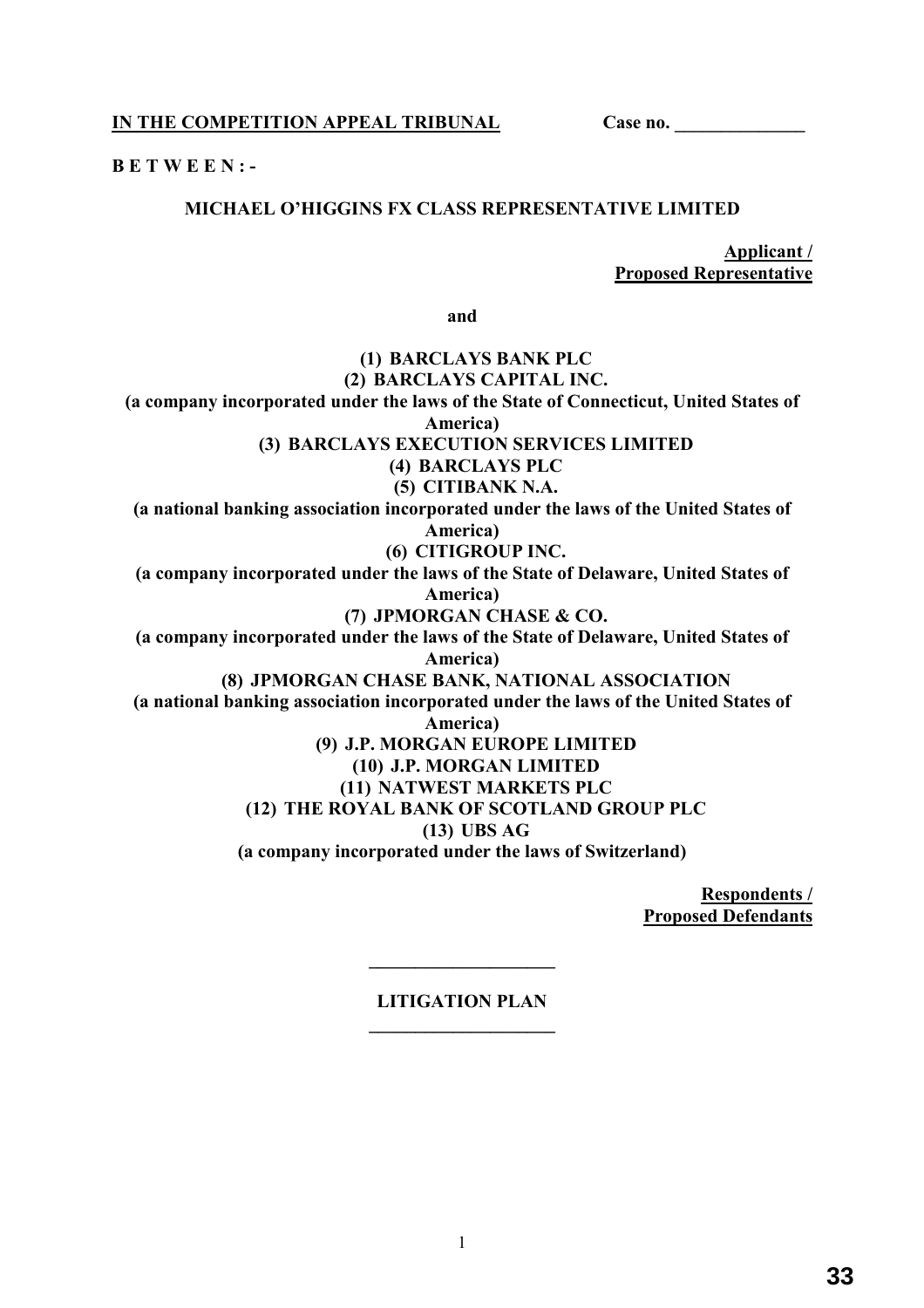# **A. OVERVIEW**

- 1. Unless otherwise stated, this Litigation Plan (the "**Plan**") adopts the definitions used in the Collective Proceedings Claim Form (the "**Claim Form**") and addresses the following matters:
	- (a) the background to these proceedings and definition of the Proposed Class;
	- (b) the proposed method for bringing the proceedings on behalf of represented persons and for notifying represented persons of the progress of the proceedings (2015 Rules, Rule  $78(3)(c)(i)$ );
	- (c) the proposed procedure for governance and consultation, taking into account the size and nature of the class  $(2015 \text{ Rules}, \text{Rule } 78(3)(c)(ii));$
	- (d) the estimated costs, fees and disbursements, and details of associated funding arrangements (2015 Rules, Rule  $78(3)(c)(iii)$ );
	- (e) the way the Proposed Representative intends to publicise the proceedings to class members, the method proposed for communicating and reporting to class members and how inquiries from class members will be dealt with (Guide, paragraph 6.30, bullet points one to three);
	- (f) the degree of disclosure likely to be required, potential disclosure from individual class members and how disclosure will be managed (Guide, paragraph 6.30, bullet points four to six);
	- (g) witnesses of fact (Guide, paragraph 6.30, bullet point seven);
	- (h) expert evidence (Guide, paragraph 6.30, bullet point eight);
	- (i) proposed method for distribution of an aggregate award of damages (Guide, paragraph 6.30, bullet point ten); and
	- (j) proposed timetable for the litigation (Guide, paragraph 6.30, bullet point eleven).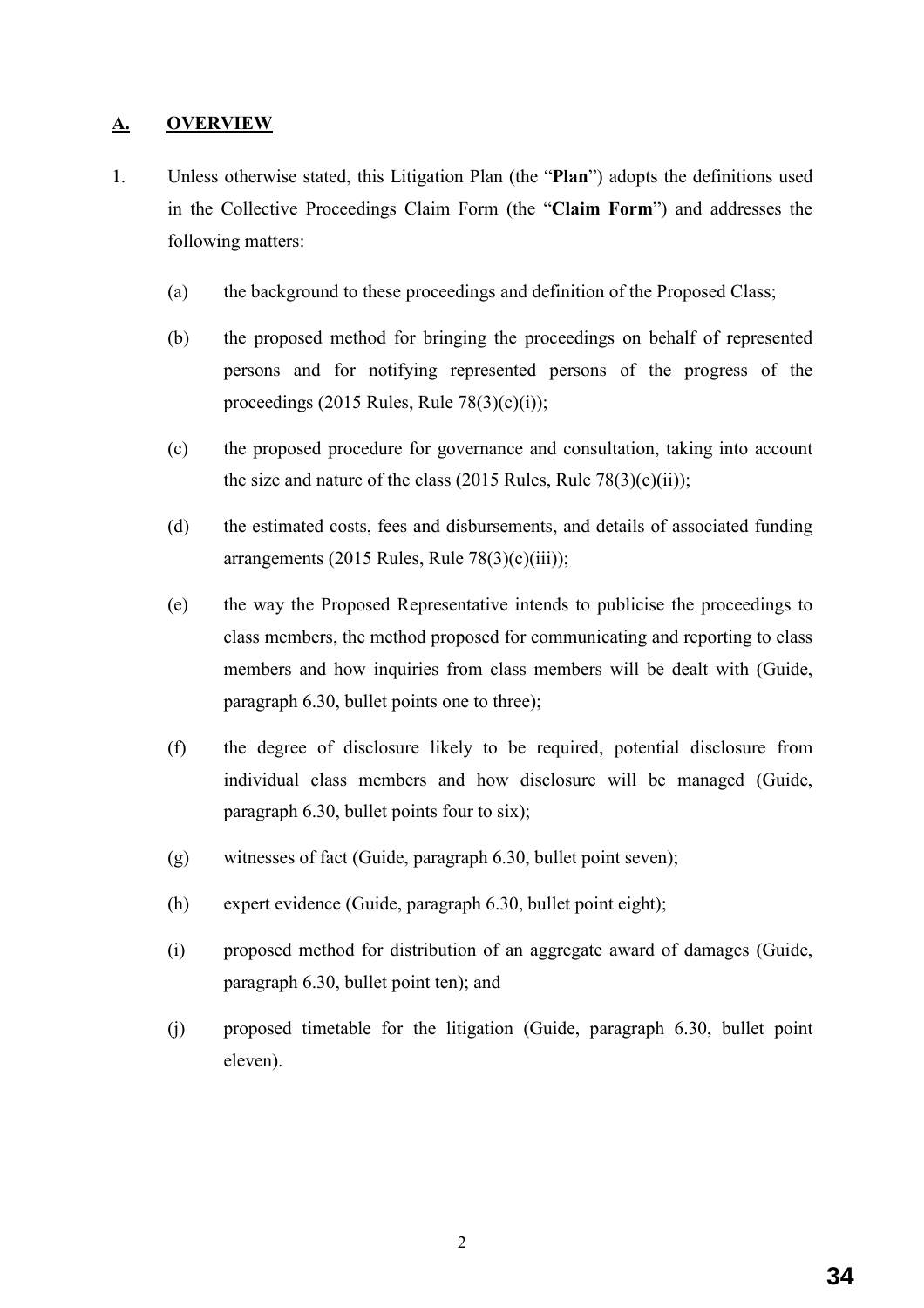- 2. The Tribunal is also referred to the following documents:
	- (a) First witness statement of Michael O'Higgins dated 28 July 2019 ("**O'Higgins1**");
	- (b) Expert report of Professor Francis Breedon dated 28 July 2019 (the "**Breedon Report**");
	- (c) First witness statement of Belinda Anne Hollway dated 28 July 2019 ("**Hollway1**");
	- (d) First witness statement of Neil Andrew Purslow, Chief Investment Officer of Therium Capital Management, dated 28 July 2019 ("**Purslow1**").
- 3. The Proposed Representative has instructed Scott+Scott Europe LLP as solicitors to act on behalf of the Proposed Class. Scott+Scott Europe LLP is affiliated with Scott+Scott Attorneys at Law LLP, co-lead class counsel in a class action in the United States (the "**US**") against sixteen banks for manipulation of the foreign exchange market (the "US Proceedings").<sup>1</sup> As at the date of this Plan, fifteen of the sixteen banks have settled, for a total sum in excess of \$2.3bn. The Proposed Representative recognises the considerable advantages and possible economies of scale which can be achieved by using the extensive experience gained from the US Proceedings. As set out in more detail in section III of Hollway1, as far as is practicable and permissible, the Proposed Representative intends to use the same claims administration services providers, quantitative experts and litigation support providers as were instructed in the US Proceedings.

## **B. BACKGROUND TO PROCEEDINGS AND PROPOSED CLASS**

4. The Proposed Collective Proceedings arise out of two infringement decisions of the European Commission (the "**Commission**") dated 16 May 2019 in Case AT.40135 FOREX (the "**Settlement Decisions**"), which found two separate cartels in the foreign exchange ("**FX**") sector (the "**FX Cartels**"). The first cartel involved all of the Proposed Defendants and operated between 18 December 2007 and 31 January 2013 (the "**Relevant Period**"). The second cartel involved three of the Proposed

 $\frac{1}{1}$ 

*In Re Foreign Exchange Benchmark Rates Antitrust Litigation*, No. 1:13-cv-07789-LGS (S.D.N.Y.).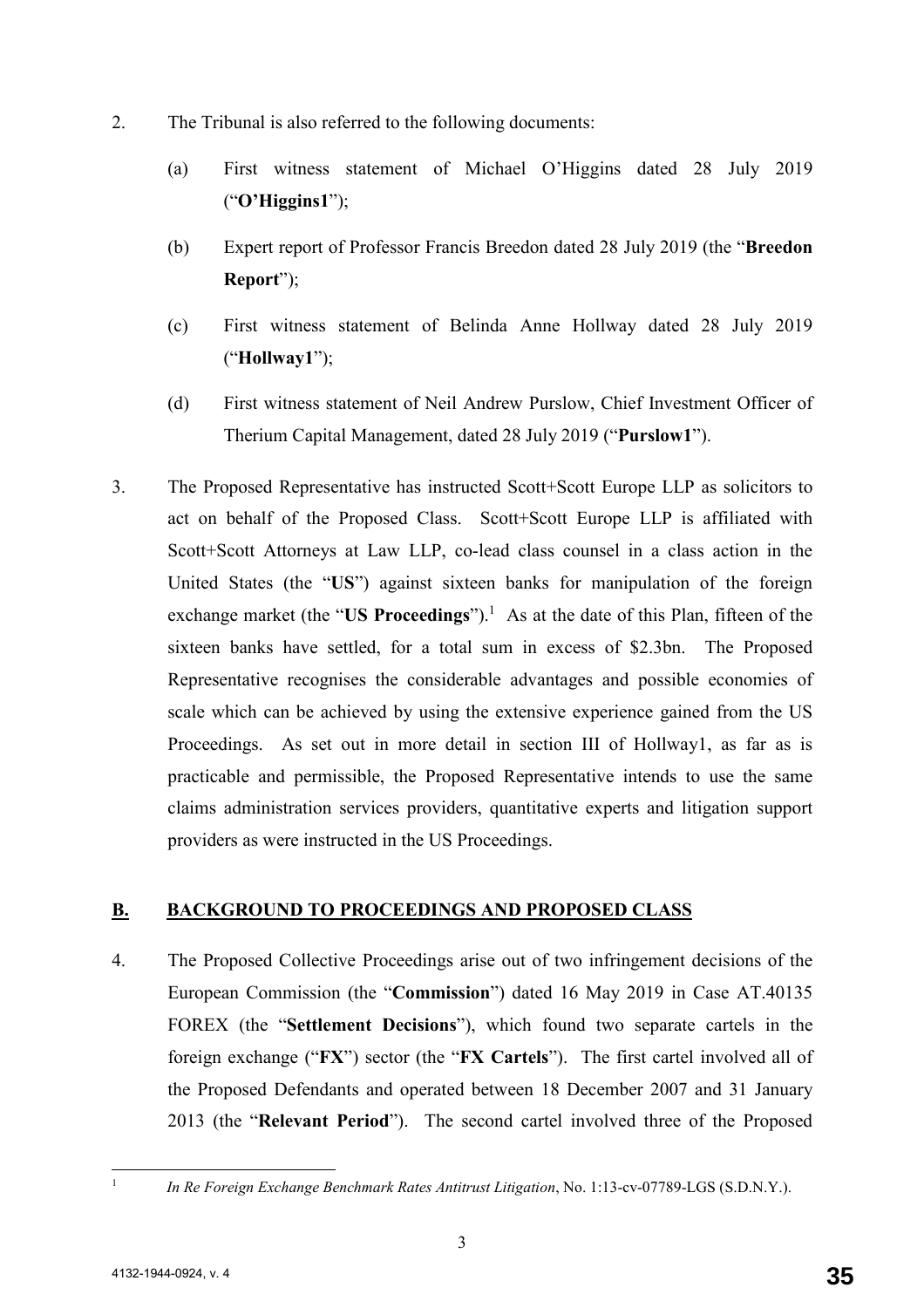Defendants and one bank which is not a Proposed Defendant (Bank of Tokyo-Mitsubishi) and operated between 14 December 2009 and 31 July 2012.

- 5. Neither the confidential nor the non-confidential versions of the Settlement Decisions is currently available to the Proposed Representative. However, according to the press release issued by the Commission on 16 May 2019, the cartelists exchanged commercially sensitive information and trading plans and coordinated their trading strategies.
- 6. Further information in relation to the operation of the FX Cartels is set out at paragraphs 61 to 66 of the Claim Form.
- 7. The Proposed Collective Proceedings are brought by the Proposed Representative on behalf of all persons (other than Excluded Persons) who during the period from 18 December 2007 to 31 January 2013 entered into one or more Relevant Foreign Exchange Transactions in the European Economic Area (other than as an Intermediary). For these purposes:
- (A) "Relevant Foreign Exchange Transaction" means any foreign exchange Spot and/or Outright Forward transaction involving a Relevant Currency Pair and entered into with a Relevant Financial Institution or on an ECN, but excludes:
	- (a) Transactions which are the subject of:
		- (i) the US class action and/or settlement in case *In Re Foreign Exchange Benchmark Rates Antitrust Litigation*, No. 1:13-cv-07789-LGS (S.D.N.Y.); and/or
		- (ii) the Canadian class actions and/or settlements in cases CV-15- 536174 (Superior Court of Ontario) and/or 200-06-000189-152 (Superior Court of Quebec).
	- (b) Transactions in respect of which (aside from the present Claim) there is ongoing litigation, or there has been a binding settlement, involving a person who would otherwise be a member of the present Class and covering conduct of the (Proposed) Defendants that is the subject of the present Claim.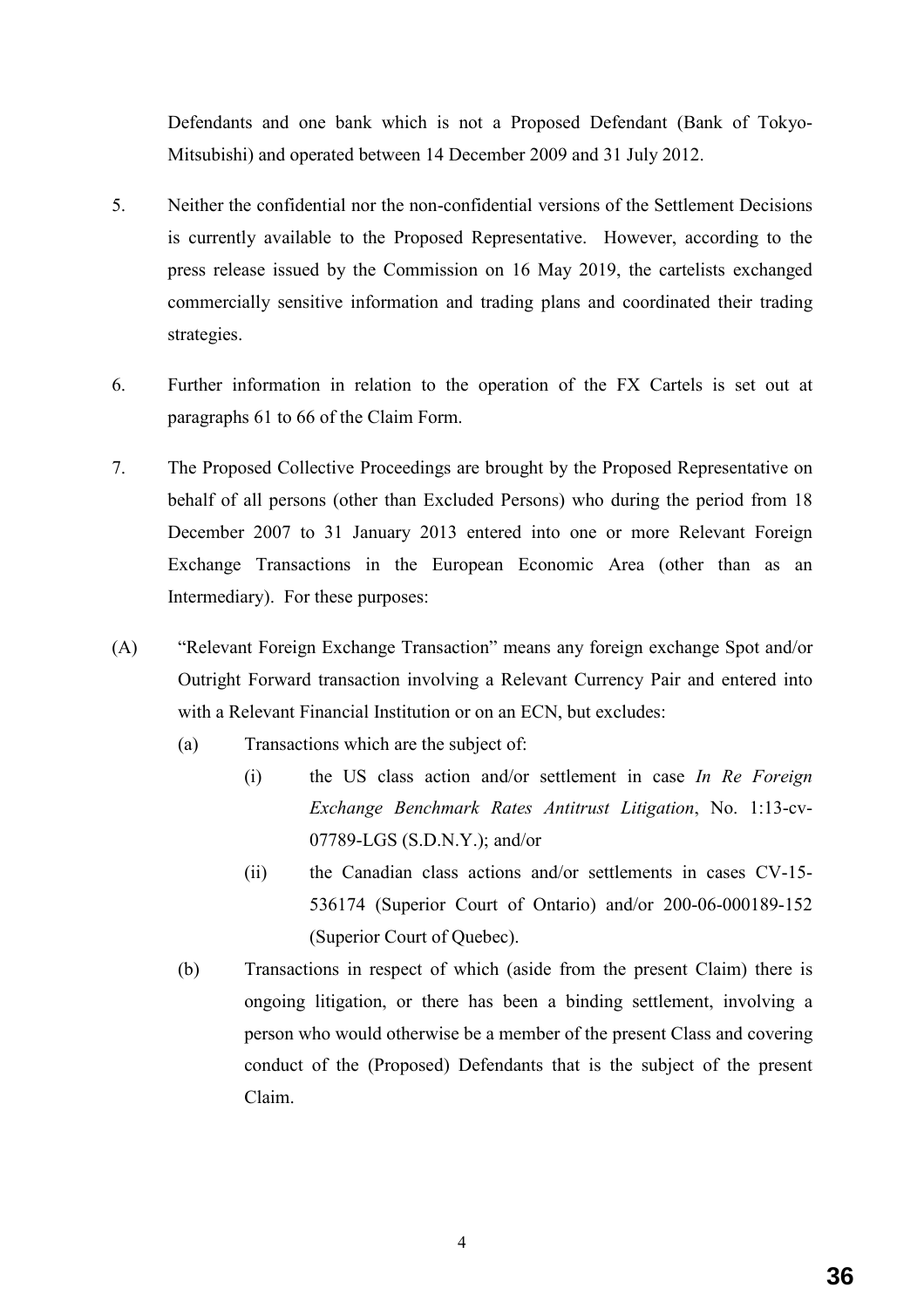- (B) "Spot" transaction means a single outright transaction involving the exchange of two currencies at a rate agreed on the date of the contract for value or delivery (cash settlement) typically within two business days.
- (C) "Outright Forward" transaction means a transaction involving the exchange of two currencies at a rate agreed on the date of the contract for value or delivery (cash settlement) at some time in the future (more than two business days later). This does not include non-deliverable forwards (NDFs) or contracts for difference (CFDs).
- (D) For the avoidance of doubt, none of the following is to be considered a Spot or Outright Forward transaction:
	- (a) Branch retail spot transactions (e.g. foreign currency purchases at the "travel money" desk in a bank);
	- (b) Branch retail transfers of funds denominated in different currencies across any two accounts;
	- (c) Electronic transactions using ATMs;
	- (d) Transactions executed in a foreign currency on a credit, debit, prepaid or stored value card;
	- (e) Spread betting.
- (E) "Relevant Currency Pair" means any currency pair including [one/two] of the following: Australian Dollar, British Pound, Canadian Dollar, Danish Krone, Euro, Japanese Yen, New Zealand Dollar, Norwegian Krone, Swedish Krona, Swiss Franc, US Dollar.
- (F) "Relevant Financial Institution" means a banking group listed in the Schedule hereto.
- (G) "ECN" means an electronic communications network that matches buy and sell orders for financial products including currencies.
- (H) A person "entered into" a Relevant Foreign Exchange Transaction where either: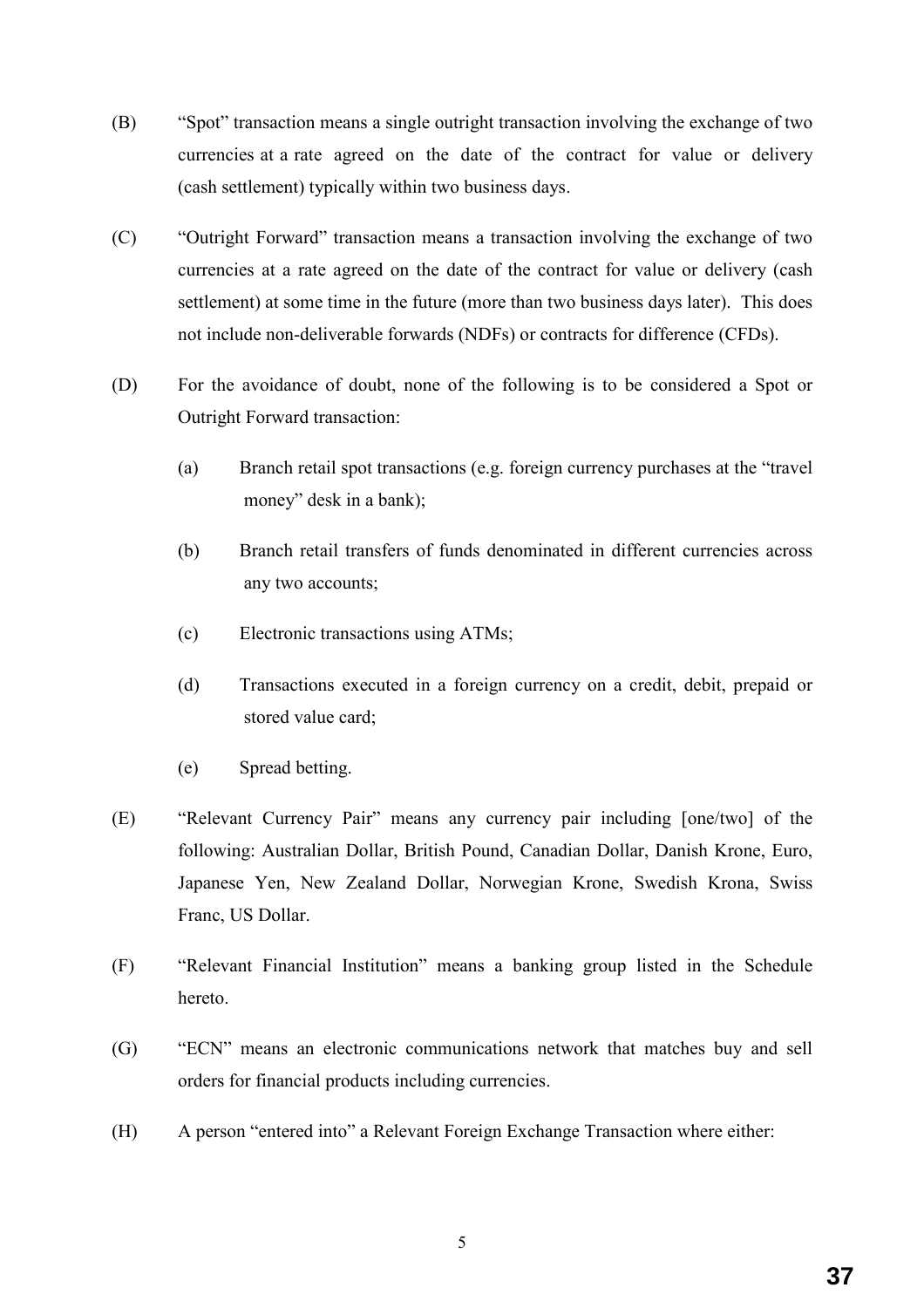- (a) The person was the direct contractual counterparty to the Relevant Foreign Exchange Transaction; or
- (b) The person instructed or engaged an Intermediary to enter into a Relevant Foreign Exchange Transaction on its behalf (regardless of whether the Intermediary, rather than that person, was the direct contractual counterparty).
- (I) A Relevant Foreign Exchange Transaction is entered into "in the European Economic Area" where the Relevant Foreign Exchange Transaction is priced and/or accepted by the Relevant Financial Institution or through the ECN within the European Economic Area.
- (J) "Excluded Persons" means:
	- (a) Addressees of the European Commission decisions in Case AT.40135 FOREX, their subsidiaries, holding companies, subsidiaries of those holding companies, and any entity in which any of the addressees has a controlling interest.
	- (b) Relevant Financial Institutions and entities forming part thereof.
	- (c) Officers, directors or employees of any of the companies referred to in (a), at any time since 18 December 2007.
	- (d) All members of the (Proposed) Defendants' and (Proposed) Representative's legal teams and all experts or professional advisors instructed by them in these proceedings.
	- (e) All members of the Tribunal panel assigned to these proceedings and any judge hearing any appeal in these proceedings.
- (K) "Intermediary" means broker and/or custodian engaged by another person to carry out a transaction.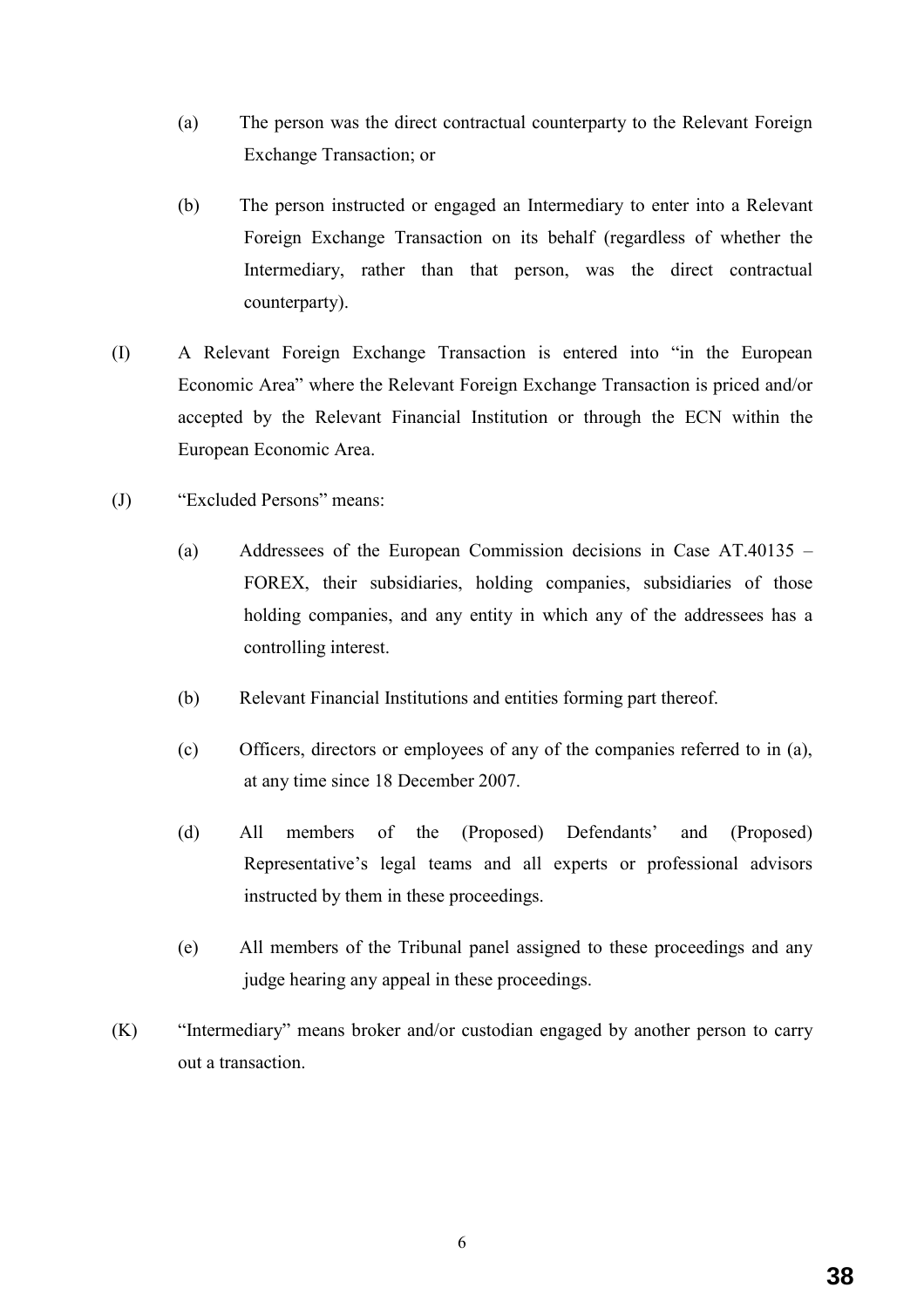## **C. BRINGING PROCEEDINGS AND NOTIFYING REPRESENTED PERSONS**

### Method for bringing proceedings on behalf of represented persons

- 8. Pursuant to section 47B of the 1998 Act, the Proposed Collective Proceedings seek to combine individual "follow-on" claims under section 47A of the 1998 Act for damages caused as a result of the Proposed Defendants' breach of statutory duty.
- 9. The Proposed Representative considers the claims are eligible for inclusion in collective proceedings under Rule 79 of the 2015 Rules, and seeks to bring the proceedings on a collective opt-out basis (such that UK domiciled entities are included unless they opt out, and non-UK domiciled entities are included only if they opt in).

#### Method for notifying represented persons of the progress of the proceedings

- 10. The Proposed Representative has carefully considered its obligations under paragraphs 6.63 and 6.64 of the Guide, to provide the class members with information about the proceedings, and the need to effect all communications in ways which are clear, manageable, efficient, proportionate and likely to reach the greatest number of people within the class as possible.
- 11. To assist with managing the Proposed Collective Proceedings and communicating with the Proposed Class, the Proposed Representative has engaged Epiq Class Action & Claims Solutions, Inc. ("**Epiq**"). Epiq is a claims administrator with significant experience of handling class actions in the US and Canada, and is involved in a number of collective actions in the UK.
- 12. Epiq's expertise includes: setting up and administering communication with class members; developing media and notice plan strategies; conducting demographic analyses to determine the most effective communication channels; designing, drafting and distributing plain-language notices that capture attention and are easily understood by class members; and developing case-specific websites to disseminate case information to class members.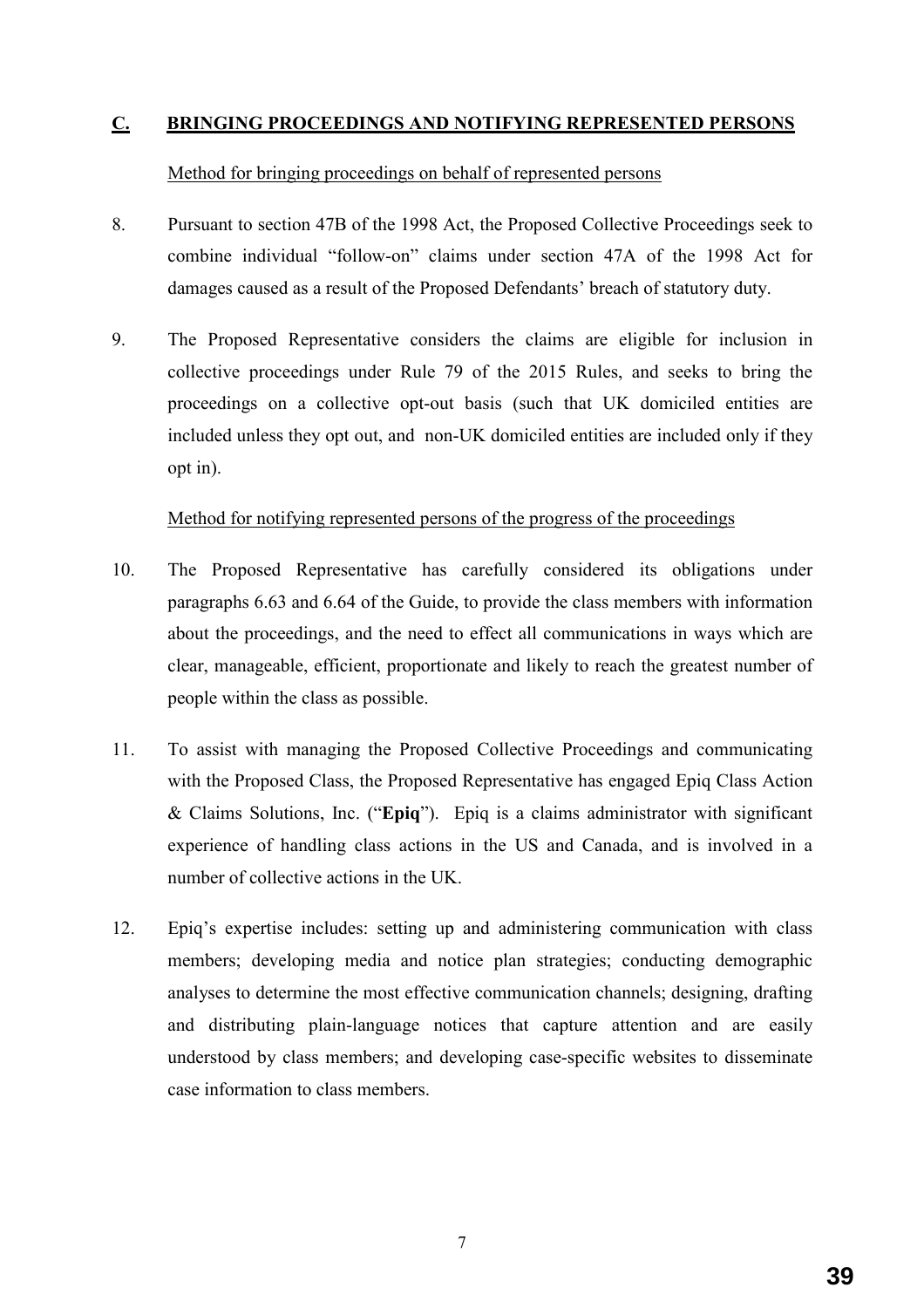- 13. In June 2018, Epiq acquired Garden City Group, the court-appointed claims administrator in the US Proceedings. In the US Proceedings, its responsibilities have included:
	- (a) Distributing the Mail Notice of Class Action Settlement and the Proof of Claim and Release Form to class members, by post;
	- (b) Creating and operating a telephone inquiry service;
	- (c) Creating and operating a case-specific settlement website;
	- (d) Posting documents and notifications on the settlement website;
	- (e) Arranging for the publication of information about the claim (including the Notice of Class Action Settlement) in various press publications including the *Wall Street Journal*, *Financial Times*, *FX Week*, *Investor's Business Daily*, *The Guardian UK* and *La Presse*;
	- (f) Providing to brokers, nominees and settlement class members copies of the relevant claim documents, including translations thereof (upon request);
	- (g) Receiving and processing objections and requests for exclusion (opt-outs); and
	- (h) Receiving and processing claim forms (working with quantitative finance and data scientist firm Velador Associates Ltd ("**Velador**") and analytics firm Ankura Consulting Group, LLC ("**Ankura**")).
- 14. Epiq is also responsible for claims administration in the Canadian class actions for manipulation of the foreign exchange market (the "**Canadian Proceedings**").<sup>2</sup>
- 15. Its experience of carrying out the claims administration process in the US Proceedings and Canadian Proceedings means that Epiq has gained a deep understanding of how class members in the US and Canada respond to notices and interact with claims. Members of the Proposed Class in this jurisdiction are similar in nature to class members in the US Proceedings. Indeed, many entities will be class members in both the US and the UK proceedings, $3$  and other members of the Proposed Class are

 $\frac{1}{2}$  CV-15-536174 (Superior Court of Ontario); and 200-06-000189-152 (Superior Court of Quebec) 3

Although transactions which are the subject of the US Proceedings are specifically carved out of the Proposed Class Definition to ensure that any such class members cannot recover in both the US and UK for the same losses.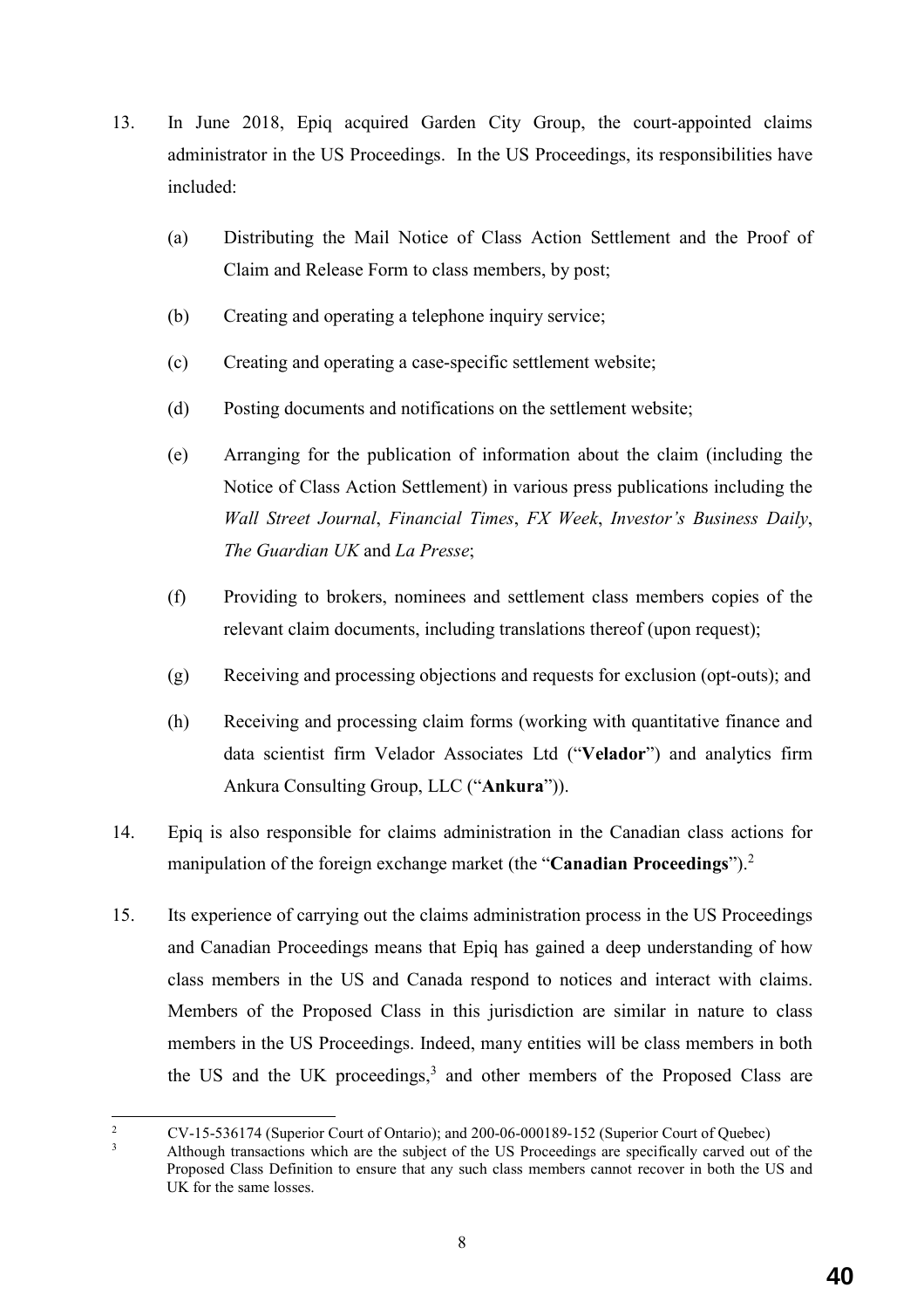expected to be similar sorts of entities (e.g. pension funds, hedge funds and multinational corporations, as explained further below). Epiq's accrued knowledge is therefore readily transferable. The Proposed Representative believes Epiq's experience will be extremely useful, and will enable the notice and administration process to be carried out effectively and at a proportionate cost. For the avoidance of doubt, claims administration in the Proposed Collective Proceedings will conform strictly with all confidentiality provisions in the US Proceedings and Canadian Proceedings.

- 16. Epiq has produced a detailed notice and administration plan which is attached at Appendix 1 (the "**Epiq Plan**"). The Epiq Plan is designed to be read in conjunction with, and treated as forming part of, this Plan. The key features are summarised in Section F below.
- 17. Further, the Proposed Representative has engaged DRD Partnership ("**DRD**") to assist with public relations and overall media strategy for the Proposed Collective Proceedings. DRD is a strategic communications company with expertise in litigation support and reputation management. DRD has extensive experience working with the UK (as well as international) media and will work closely with Epiq to ensure members of the Proposed Class will be kept informed as the Proposed Collective Proceedings progress.

## **D. PROCEDURE FOR GOVERNANCE AND CONSULTATION**

- 18. At this stage of the matter it is not possible to determine the number of members of the Proposed Class with any precision. As set out in section III of Hollway1, the initial distributions in the US proceedings have already led to over 27,000 class members being paid compensation. For that reason, the Proposed Representative estimates that the number of members in the opt-out portion of the Proposed Class (i.e. prior to any non-UK domiciled persons opting in) is likely to be in the thousands, if not the tens of thousands . This estimate is preliminary and may change.
- 19. Members of the Proposed Class will include, in particular, pension funds, asset managers, hedge funds, multinational corporations and mutual societies who engaged in FX transactions.They will generally be sophisticated investors and the Proposed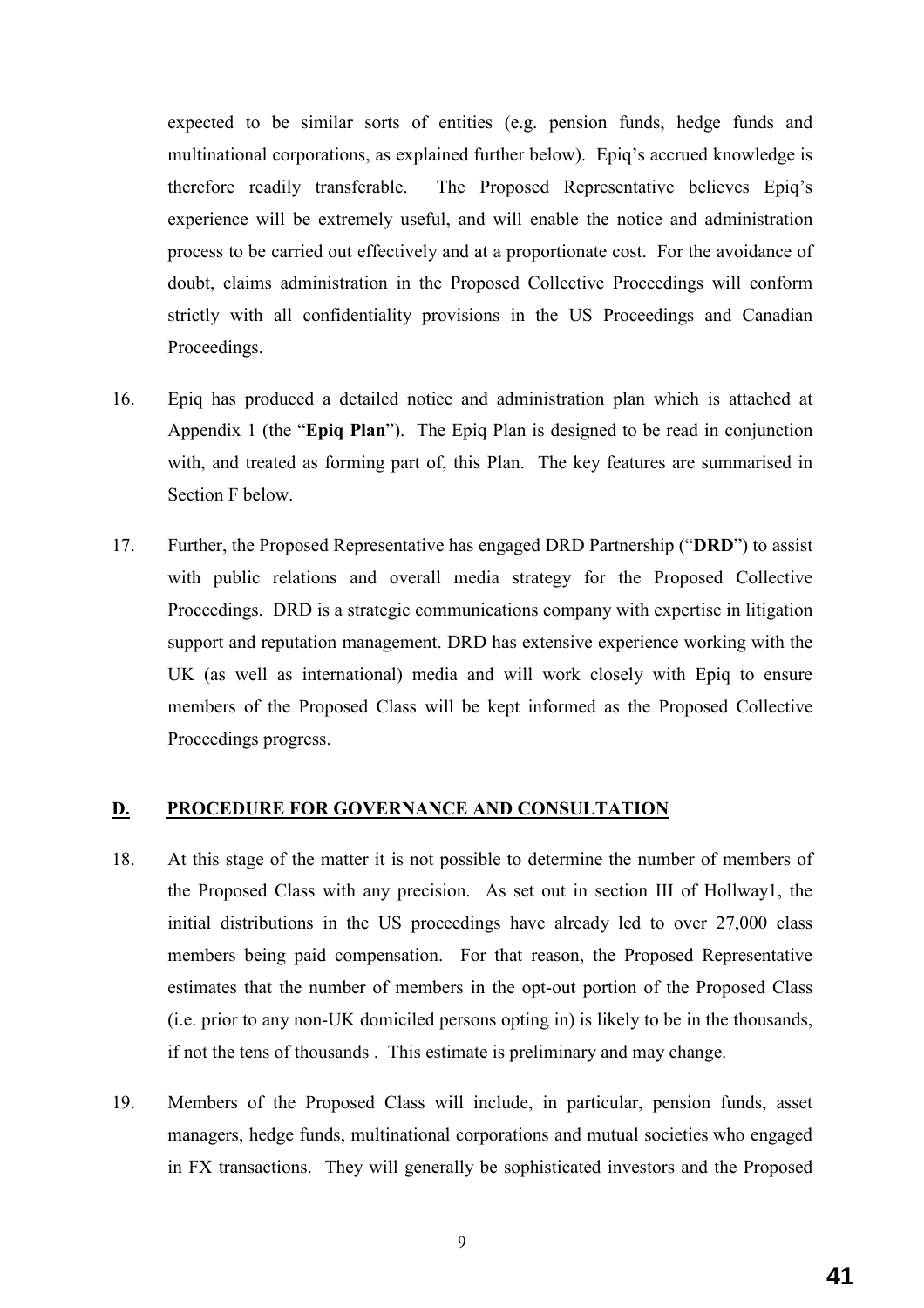Representative recognises that the procedure for governance and consultation will have to be tailored accordingly.

- 20. The size and nature of the Proposed Class is such that it will not be possible to consult and liaise directly with all of the individual members on an ongoing basis. With that in mind, the Proposed Representative intends to set up an informal consultative group of individuals with legal and relevant sectoral expertise to allow it to obtain the views of others when considering the decisions it must make in the proceedings. The consultative group will be chaired by Sir Christopher Clarke, a former Lord Justice of Appeal. For the avoidance of doubt, all decisions will be taken exclusively by the Proposed Representative and will be its responsibility alone.
- 21. As set out at paragraphs 33 to 38 of O'Higgins1, Michael O'Higgins' own knowledge and experience, coupled with the ability to obtain the opinion of the consultative group, will assist the Proposed Representative in acting in the interests of the Proposed Class.

## **E. COSTS, FEES AND DISBURSEMENTS**

- 22. As described in more detail in Purslow1, the Proposed Representative has entered into a litigation funding agreement with Therium Litigation Finance Atlas AFP IC ("**Therium**") annexed to Purslow1 (the "**LFA**"). The Therium group is one of the longest-established providers of litigation funding in the world. The Proposed Representative recognises that the Proposed Defendants will want to understand the funding terms and adverse costs provisions. As the LFA is highly commerciallysensitive, the Proposed Representative requests that the LFA be treated as confidential under Rule 101 of the 2015 Rules and that an appropriate confidentiality ring be put in place under Rules 101, 53(1) and  $53(2)(h)$  of the 2015 Rules.
- 23. As described in paragraph 18 of Purslow1, in accordance with Schedule 1 and Appendix 1 of the LFA, Therium shall advance funds to the Proposed Representative up to an aggregate maximum amount of £29,375,043. The funds shall be paid in tranches, pursuant to the project plan set out at Appendix 1 to the LFA. This project plan contains a costs budget to the end of trial, which should be treated as if it were appended hereto as the Proposed Representative's costs budget for the purposes of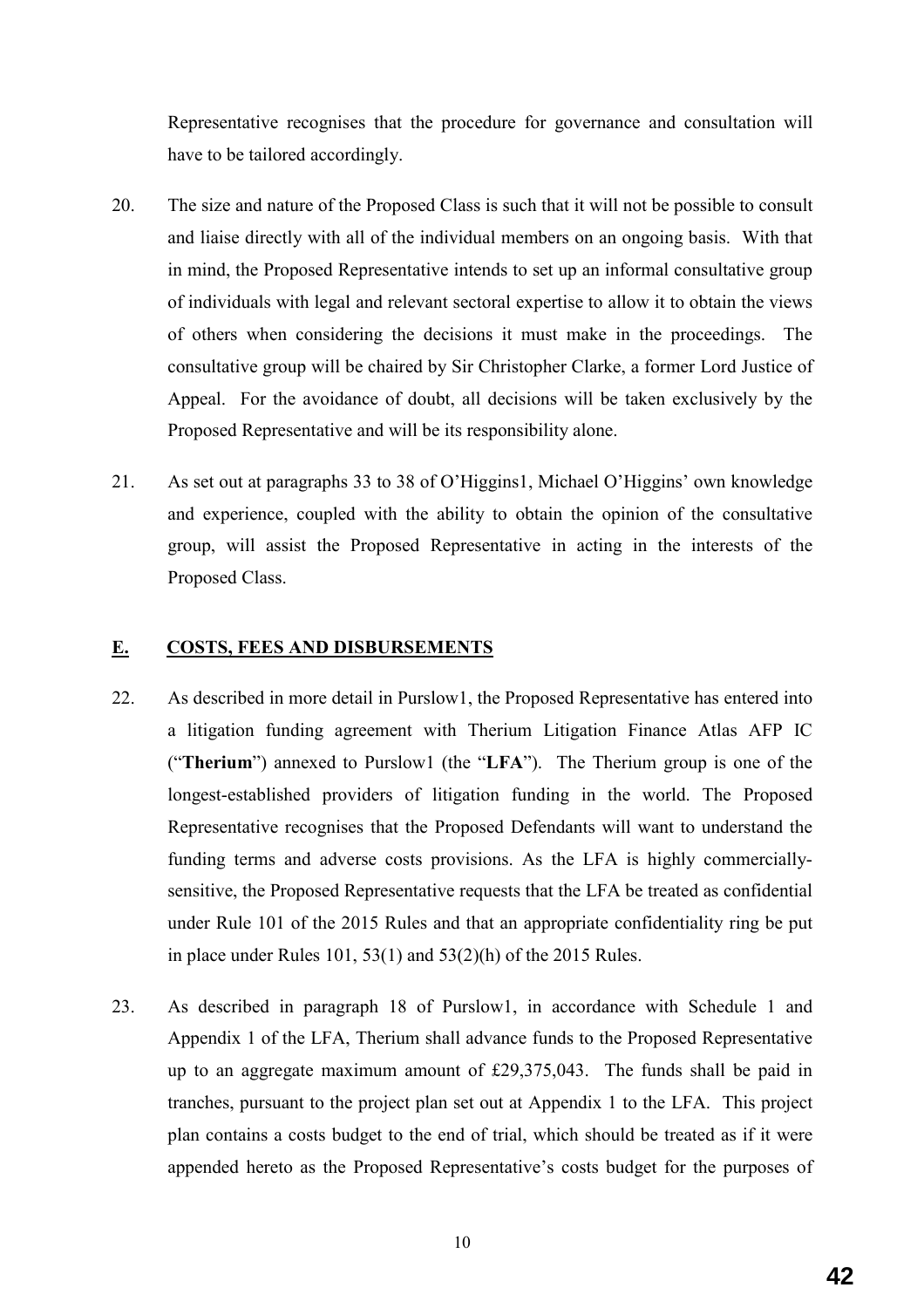paragraph 6.30 of the Guide, and as its estimate for the purposes of Rule  $78(3)(c)(iii)$ of the 2015 Rules.

24. To ensure that it will be able to pay the Proposed Defendants' recoverable costs if ordered to do so, the Proposed Representative has, to date, obtained After The Event ("**ATE**") insurance cover of up to £21 million by way of protection against adverse costs. The Proposed Representative has considered with its legal advisers the level of costs that the Proposed Defendants could reasonably and proportionately incur when defending the Proposed Collective Proceedings, and believes this level of cover to be sufficient. The Proposed Representative is, however, pursuing the possibility of further ATE insurance cover in the event that it is considered to be appropriate and/or necessary.

# **F. PUBLICISING, REPORTING TO CLASS MEMBERS AND DEALING WITH ENQUIRIES**

- 25. Under paragraphs 6.55 to 6.57 of the Guide, a class representative is required to provide class members with information about the proceedings at the following stages of opt-out proceedings:
	- (a) when the Tribunal makes a CPO (2015 Rules, Rule 81(1));
	- (b) if the class representative intends to withdraw from the role (2015 Rules, Rule  $87(2)$ ;
	- (c) when the Tribunal issues a judgment or order in the proceedings (2015 Rules, Rule 91(2));
	- (d) when the Tribunal intends to have a hearing to determine how to quantify individual represented persons' claims from an aggregate award of damages (2015 Rules, Rule 92(3));
	- (e) if directed to do so by the Tribunal at other stages of the proceedings (2015 Rules, Rule  $88(2)(d)$ ; and
	- (f) when applying for approval of a settlement, as approved by the Tribunal (2015 Rules, Rules 94(4)(f) and 94(13)).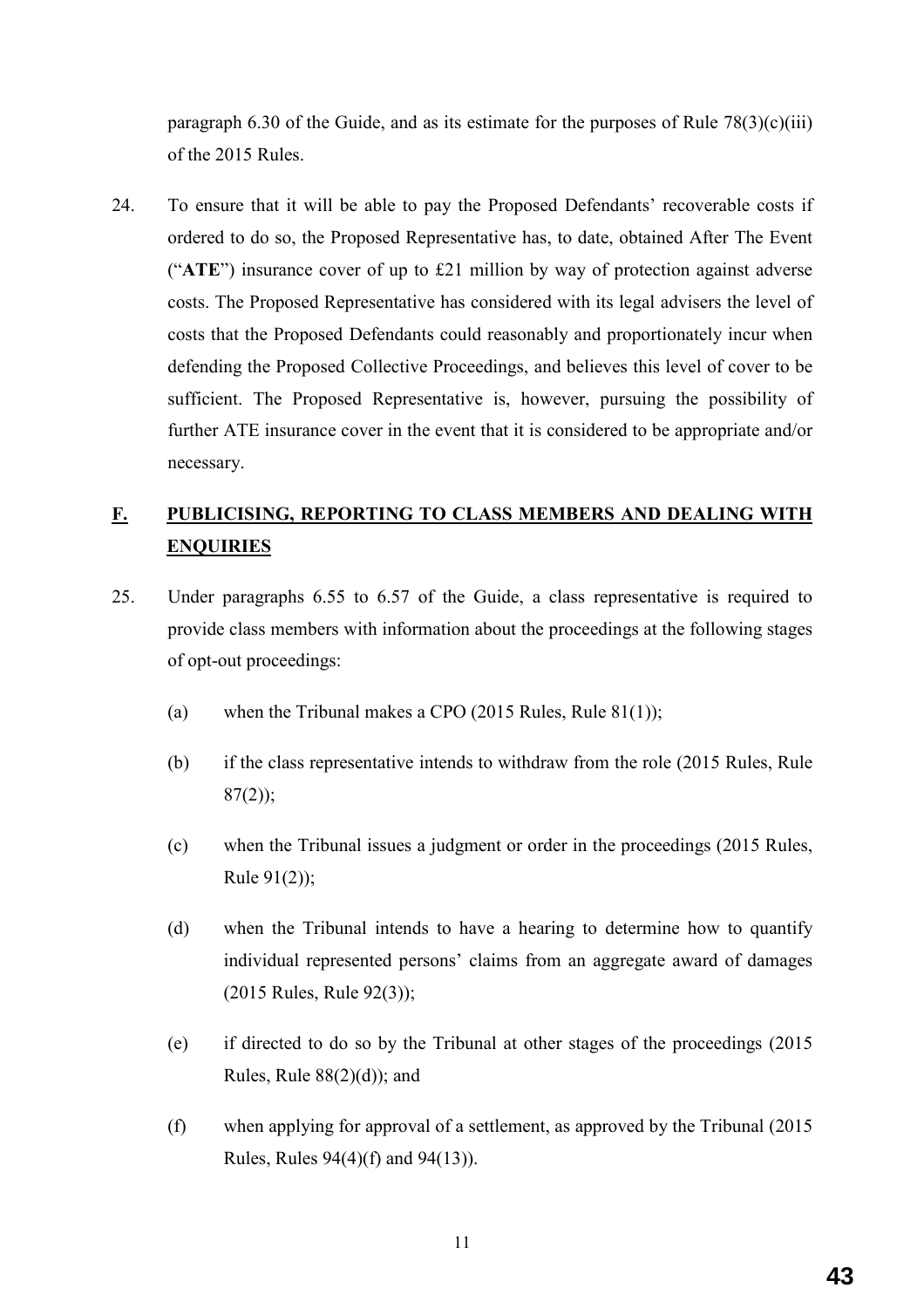- 26. The Proposed Representative intends also to publicise the following information by way of a notice (the "**CPO Application Notice**"):
	- (a) the fact of the Application;
	- (b) the parameters of the Proposed Class;
	- (c) the deadline for objections to the Application;
	- (d) the right of members of the Proposed Class to apply to the Tribunal to make oral submissions at the hearing of the Application; and
	- (e) the Application hearing date.
- 27. A draft CPO Application Notice is included at Appendix 2 to this Litigation Plan.
- 28. If the CPO is granted, the Proposed Representative will publicise the CPO by way of a notice (the "**CPO Notice**"). A draft CPO Notice is included at Appendix 3. This includes:
	- (a) the details of each Proposed Defendant;
	- (b) a summary in easily understood language of the Claim Form and common issues;
	- (c) a statement explaining that any judgment on the common issues for the class members will bind represented persons in the Proposed Class;
	- (d) a statement drawing attention to the provisions of the CPO which set out what a class member is required to do and by what date so as to opt out of the Proposed Collective Proceedings.
- 29. In the final CPO Notice, the Proposed Representative intends to include this information and any other information that the Tribunal directs.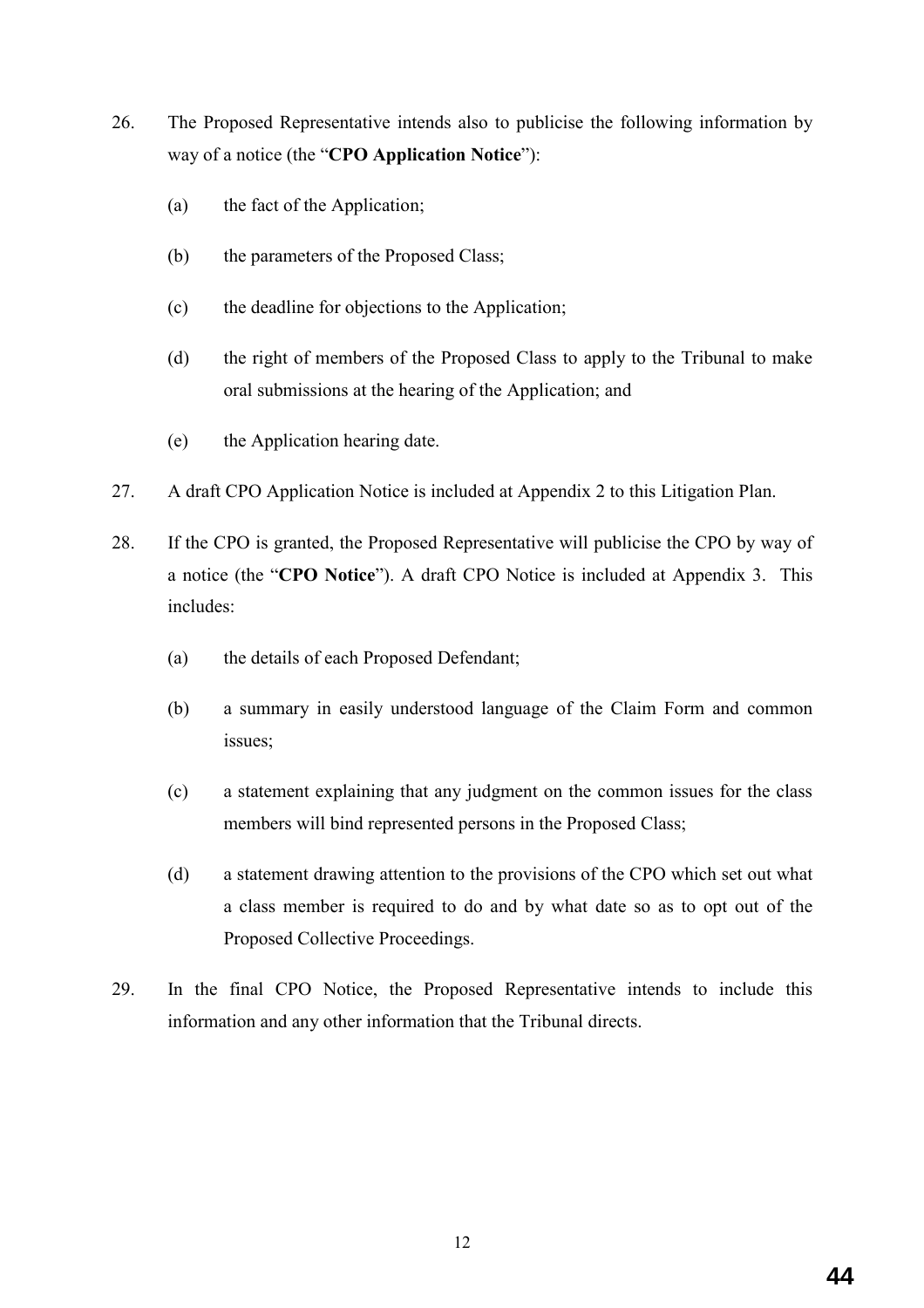- 30. The Proposed Representative has carefully considered paragraph 6.63 of the Guide and, working with Epiq, has prepared a detailed proposal for how the CPO Notice will be published. This proposal is attached at section 6 of the Epiq Plan, but in summary:
	- (a) the CPO Notice will be posted on the claim website and the website content (such as the "FAQs" tab) will be updated to explain the implications of the CPO and any deadlines set by the Tribunal;
	- (b) the claim website will be updated to include an opt-in facility;
	- (c) the claim website will be updated to include an explanation of how members of the Proposed Class can opt out either by post or email to a dedicated opt-out email address (Epiq will maintain a register of opt-outs);
	- (d) an email message will be sent to the email addresses of those who have registered their interest via the claim website;
	- (e) advertisements will be placed in printed media, including relevant newspapers and trade prints; and
	- (f) advertisements will be placed on online media, which will include sponsored search terms being purchased on major search engines.
- 31. Epiq has devised methods for ongoing communication with the Proposed Class that will take into account the objective of the particular communication and the nature of the members of the Proposed Class. As set out in section 5 of the Epiq Plan, the claim website will be the principal method of communication throughout proceedings. It will be updated on an ongoing basis and can be tailored to address any common themes or questions raised by members of the Proposed Class.
- 32. As set out at section 8 of the Epiq Plan, at significant points in proceedings the Proposed Representative will engage in a more comprehensive and targeted approach to notifying class members. These will include (but will not be limited to):
	- (a) notification of any case management conference or other hearing;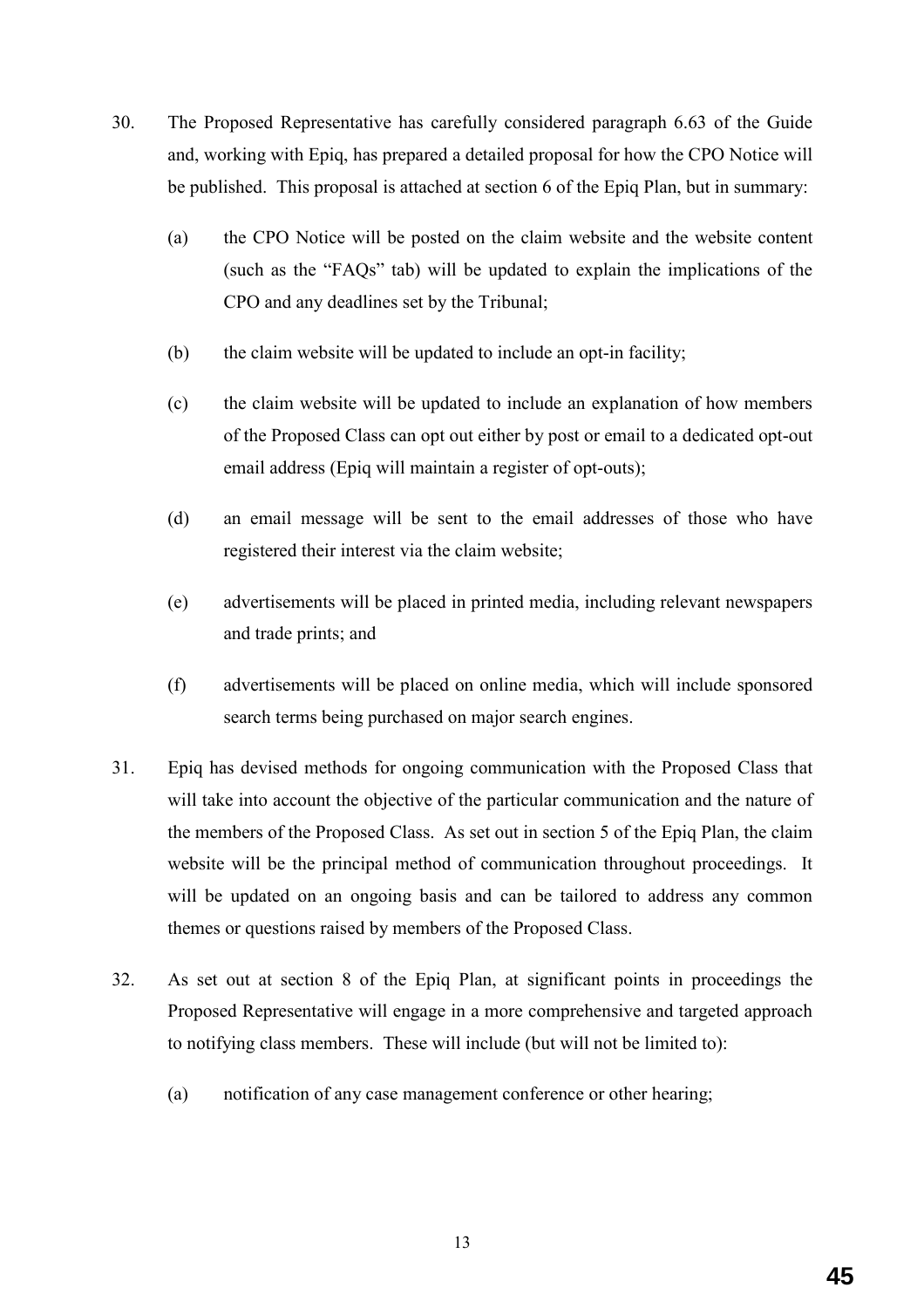- (b) notification of any directions issued by the Tribunal, in particular where the participation of any represented person is necessary in order to determine individual issues, pursuant to Rule 88 of the 2015 Rules;
- (c) notification of any judgment or order of the Tribunal, pursuant to Rule 91 of the 2015 Rules; and
- (d) notification of any application for collective settlement approval, or approved collective settlement in accordance with Rule 94 of the 2015 Rules;
- (e) notification in relation to the distribution of any aggregate award of damages.
- 33. The methods of notification adopted will depend on the objective of the communication, but will be based on those set out at paragraph 30 above.
- 34. As explained in O'Higgins1, the Proposed Representative will operate as transparently and communicate as effectively as possible. Notwithstanding this, the Proposed Representative anticipates that members of the Proposed Class may have queries.
- 35. To address many of the queries which members of the Proposed Class may have, the claim website includes a detailed "FAQs" section listing frequently asked questions. The questions and answers have been prepared with the assistance of the Proposed Representative's legal and expert teams, and Epiq. The list of frequently asked questions will be kept under review as the Proposed Collective Proceedings progress to ensure that potential enquiries of members of the Proposed Class are addressed as far as is practicable.
- 36. The claim website will include a "Register" tab, allowing potential class members and interested parties to register their interest and to request to receive automatic updates about progress of the claim, should they so wish. Persons who register their interest will have to give their explicit consent to their details being stored for the purposes of the Proposed Collective Proceedings. Their data will be hosted in the UK in a manner which is fully compliant with the General Data Protection Regulations ("**GDPR**") and any other applicable data protection laws.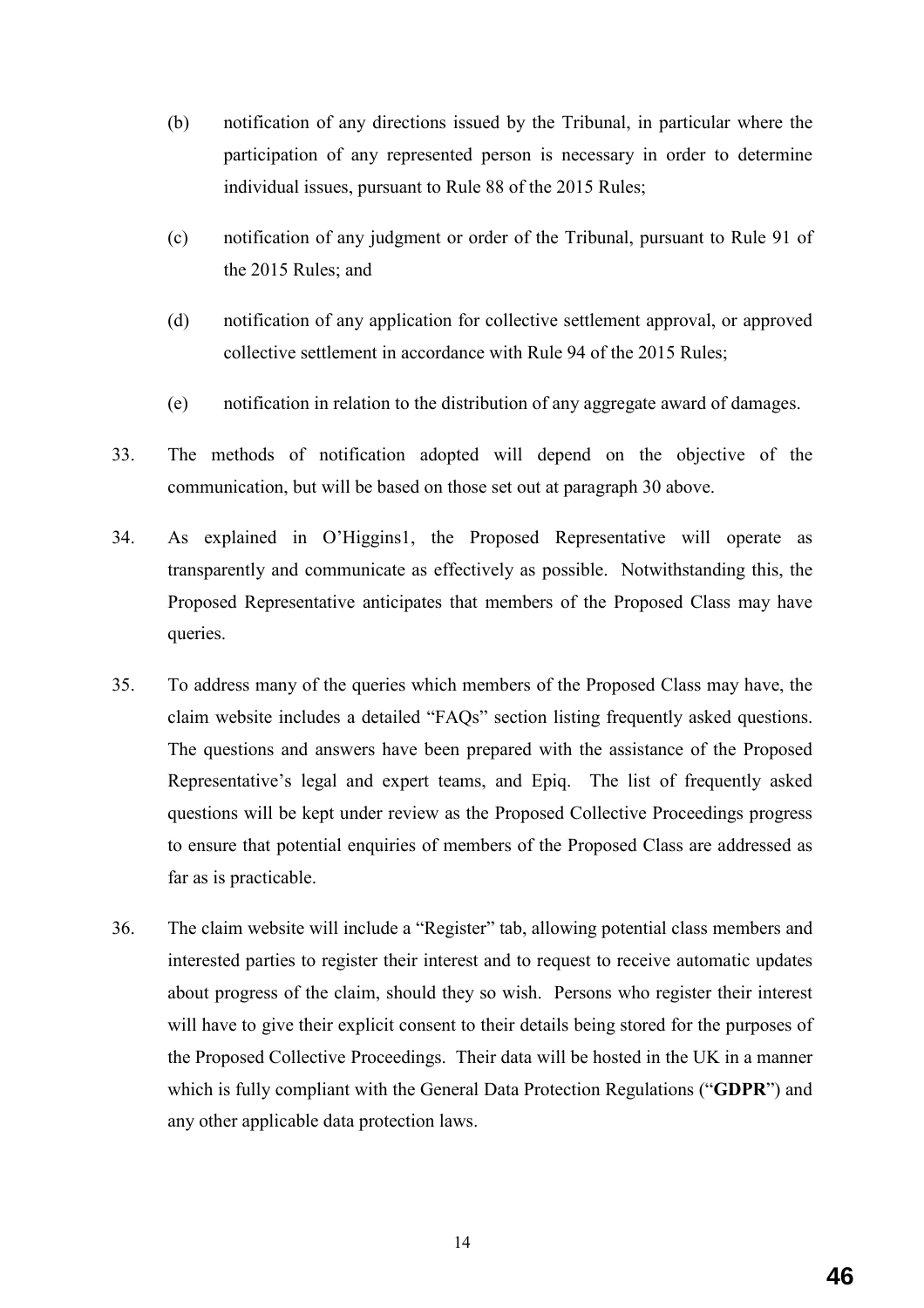- 37. Subject to any order of the Tribunal pursuant to Rule 80(1)(h) of the 2015 Rules, when the Proposed Class has been certified, the Proposed Representative intends to make it possible for non-UK domiciled entities to opt in to the Proposed Collective Proceedings in accordance with Rule 82(1) of the 2015 Rules via the claim website. The website shall also provide instructions on how members of the Proposed Class can opt out of the Proposed Collective Proceedings. Pursuant to Rule 83 of the 2015 Rules, Epiq shall maintain a register of members of the Proposed Class who either opt in to or out of the Proposed Collective Proceedings, and shall make this register available for inspection by the Tribunal and any of the Proposed Defendants, and by any such other person as the Tribunal may direct.
- 38. The website will include a "Contact Us" section. This will give email addresses for general enquiries and media enquiries. These email accounts will be monitored by the legal team, PR team and Epiq, as appropriate. The general enquiry email address will produce an automatic response directing the sender to the FAQs page. The FAQs section will be updated as necessary to take account of enquiries received. Methods of communication offered in the "Contact Us" section will be kept under review, and additional methods of communication can be added as appropriate.
- 39. In previous cases in the US, Epiq has set up and operated a telephone enquiry service. Due to the extensive website content and the nature of the Proposed Class, Epiq do not consider that this is currently necessary or proportionate for the Proposed Collective Proceedings. However, it may be helpful to set this up at later stages of proceedings, for example to answer questions which members of the Proposed Class might have about the distribution of damages at the conclusion of proceedings, if the Proposed Collective Proceedings are successful.
- 40. The Proposed Representative considers these methods for dealing with queries to be the most suitable, effective and proportionate means of addressing queries from members of the Proposed Class, taking account of the size of the Proposed Class and the level of individual damages likely to be received from the aggregate award of damages at the conclusion of proceedings. It also ensures that the Proposed Representative can efficiently and effectively conduct the proceedings within the budget, whilst ensuring that the members of the Proposed Class are fully aware of all key developments and provided support as required.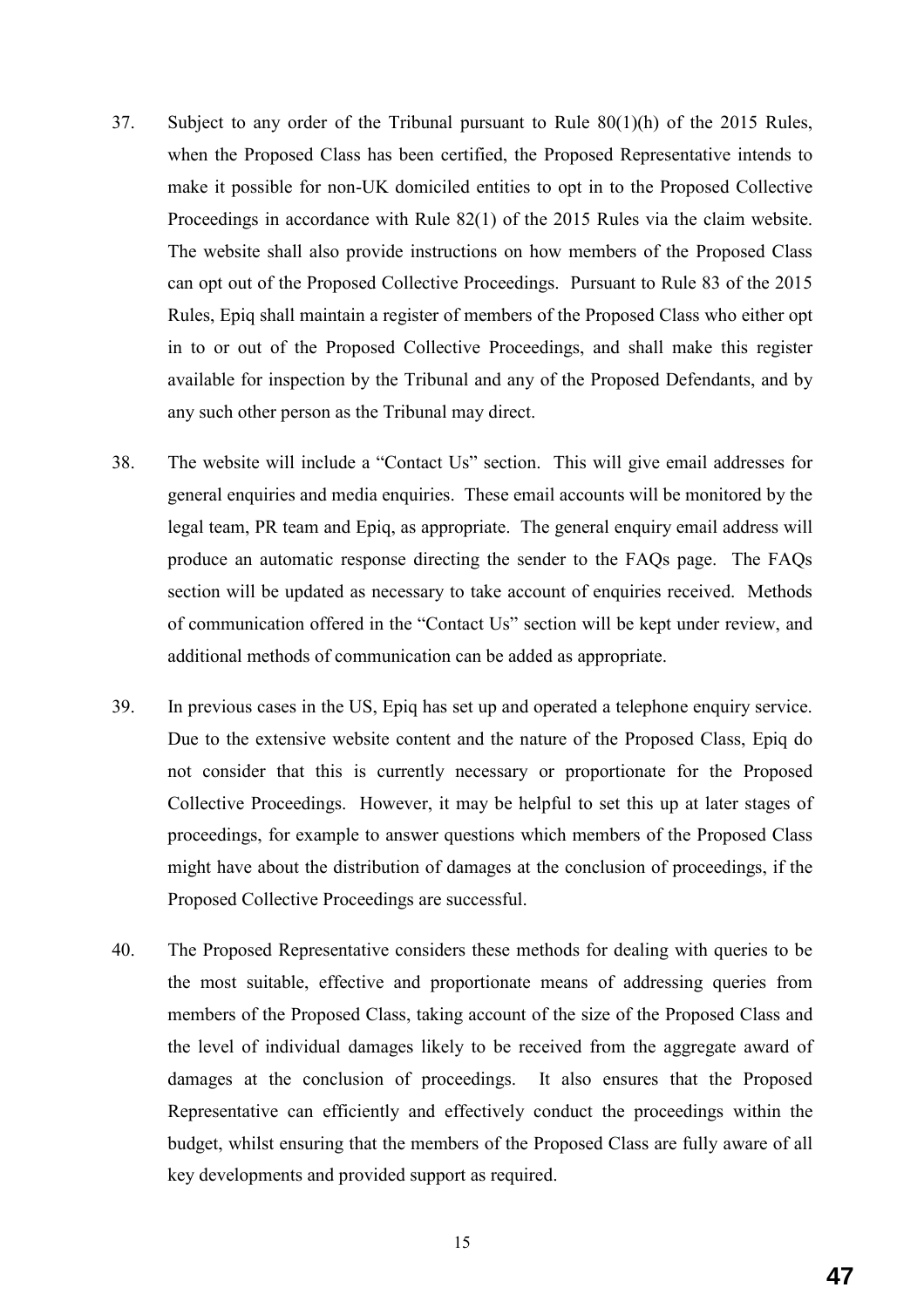41. To help minimise the risk of potential 'ghost' websites containing misleading or inaccurate information, Epiq has secured an additional 36 alternate website addresses which all redirect to the claim website. These comprise similar addresses to the claim website (for example, "www.ukfxcartelclaims.com"); and alternative addresses which members of the Proposed Class may search (for example, "www.foreignexchangelitigation.com").

#### **G. DISCLOSURE**

- 42. The Proposed Representative intends to seek disclosure pursuant to Rules 60, 63 and 89 of the 2015 Rules. Due to the asymmetry of information between it and the Proposed Defendants, the Proposed Representative intends to request that the Tribunal order the Proposed Defendants to file a disclosure report and completed Electronic Documents Questionnaire, pursuant to Rule 60(2) of the 2015 Rules, at the earliest opportunity.
- 43. As set out at paragraph 5.39 et seq. of the Breedon Report, certain information is required to calculate the pricing impact of the FX Cartels. The trading records of the Proposed Defendants and/or their counterparties are the key source of this information. Although not available in the public domain, this data ought to exist as the Proposed Defendants will have had to collect and retain this data to keep track of their trades. It is highly unlikely that such data would have been destroyed, particularly given the regulatory investigations and other litigation against the Proposed Defendants (amongst other banks), in various jurisdictions. As is made clear by the Breedon Report, the information contained in this data is necessary to deal with the case justly.

#### Data from the US Proceedings

44. As set out in in section IV of Hollway1, in the US Proceedings, the banks (including the Proposed Defendants and/or their subsidiaries, holding companies and subsidiaries of those holding companies) disclosed approximately 1.6 million documents, including chatroom conversations, and an additional 7,000 files of transaction data from over 30 different trading systems. The plaintiffs obtained a further 2.5 terabytes of data from third parties such as Hotspot, Reuters Matching, EBS and WM/Reuters.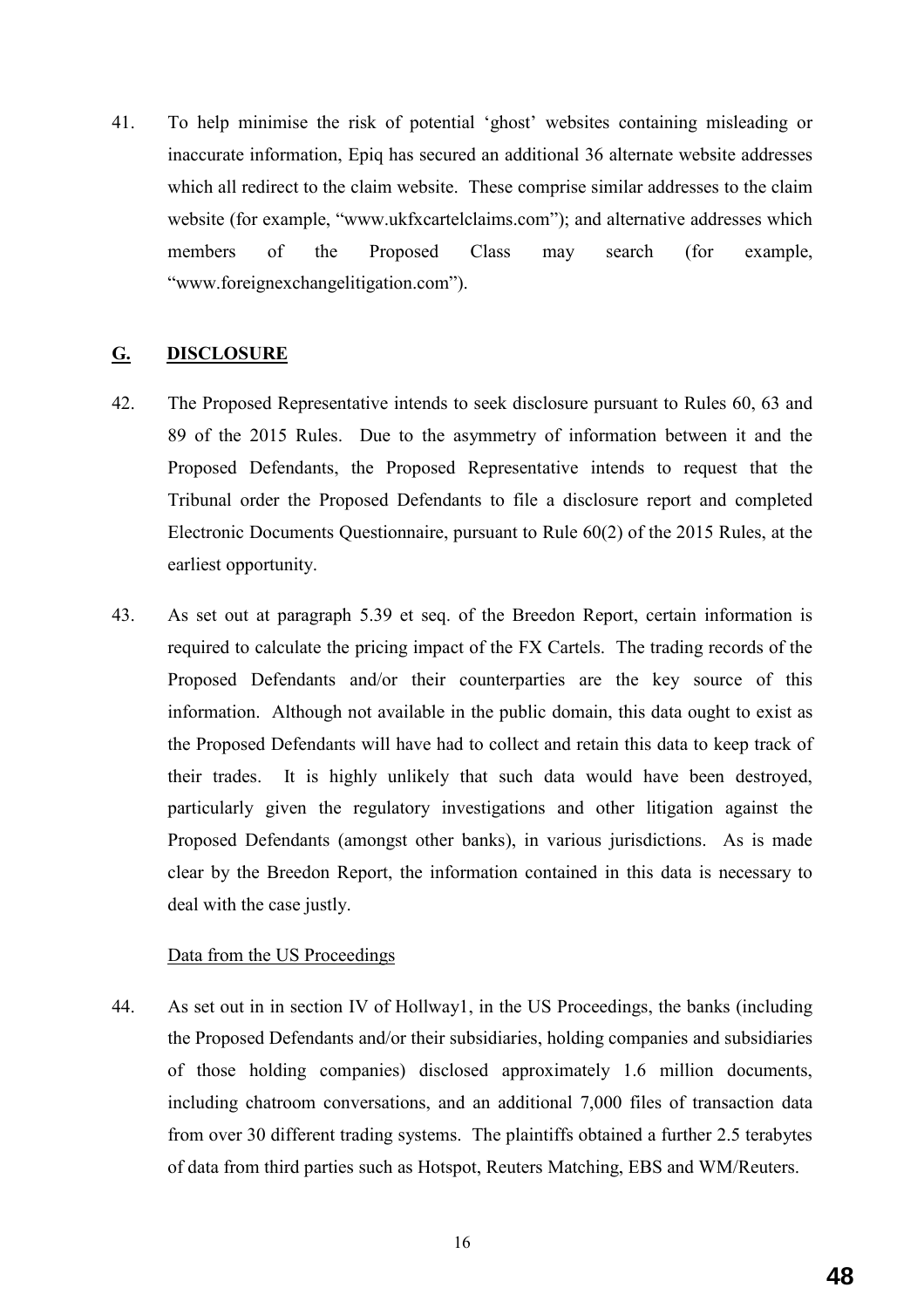- 45. Velador has already carried out extensive data 'cleaning' (as the data produced in the US Proceedings was unfiltered) and 'normalization' (as the data came from several sources, it had to be put into uniform data extracts) in relation to the data disclosed in the US Proceedings.
- 46. However, as explained at paragraph [7] of Hollway1, the material disclosed in the US Proceedings, including in relation to the settlement agreements reached with the defendant banks, (together, the "**US Confidential Material**"), is subject to strict confidentiality provisions stipulating that the US Confidential Material is to be used solely for the purposes of the prosecution or defence of the US Proceedings (including any settlement of the same) and for no other purpose whatsoever. The US Material cannot therefore currently be used in the present proceedings.
- 47. Assuming these Proposed Collective Proceedings reach disclosure stage, the Proposed Representative intends to explore the possibility of obtaining the US Confidential Material. The Proposed Representative recognises the potential time and cost savings that could be made from making use of the US Confidential Material, since it understands that much of that material will be relevant to the Proposed Collective Proceedings as well.
- 48. However, even if it is not possible to access the US Confidential Material disclosed in the US Proceedings, as explained in section IV of Hollway1, there is no reason to believe that, following disclosure in the Proposed Collective Proceedings, the legal and expert teams retained by the Proposed Representative will be unable to similarly process the disclosed materials for use in damages quantification and, ultimately, distribution of damages.

#### Disclosure by the Proposed Defendants

49. Until receipt of pleadings from the Proposed Defendants, together with production of the disclosure report and Electronic Documents Questionnaire, the Proposed Representative is unable to identify definitively what documents will be relevant and/or available. However, it anticipates that disclosure will include (but not be limited to) the following: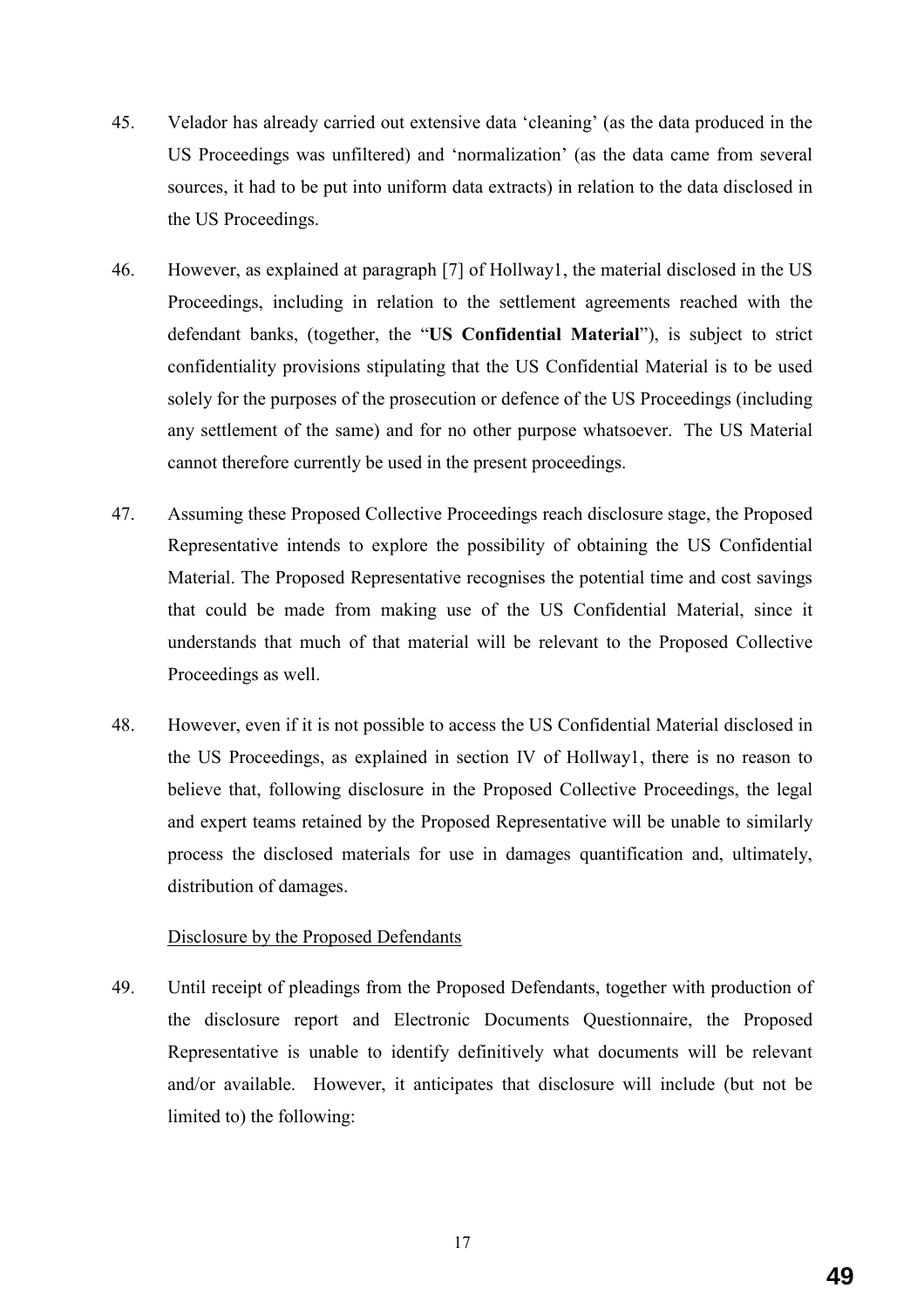- (a) the confidential versions of the Settlement Decisions (i.e. the full versions issued to the addressees by the Commission);
- (b) evidence provided (whether voluntarily or in response to requests or seized during dawn raids) by the Proposed Defendants to the Commission during the course of the Commission's investigation into the FX market;
- (c) evidence provided (whether voluntarily or in response to requests or seized during dawn raids) by the Proposed Defendants to any other regulator in the course of any investigation into wrongdoing in the FX market in the period 2007 to 2013, including investigations by the UK's Financial Conduct Authority and the US Department of Justice;
- (d) the Proposed Defendants' trading data, so far as relevant, for the period from 18 December 2007 to present; and
- (e) Transcripts or other records of all chatroom conversations which relate to trading in which any of the G10 currencies, or Danish Krone, is one leg of a currency pair, during the Relevant Period.
- 50. As described above, the Proposed Representative expects that most or all of these documents have already been collated and produced for the US Proceedings and/or the Commission investigation, and so disclosing them for the purposes of the Proposed Collective Proceedings ought to be a comparatively straightforward exercise which could be carried out for a relatively modest cost, regardless of whether the US courts lift or vary the Protective Order.

## Disclosure by third parties

51. Pursuant to Rule 63 of the 2015 Rules, the Tribunal may order disclosure by a person who is not a party to the proceedings, where the documents of which disclosure is sought are likely to support the case of the applicant or adversely affect the case of one of the other parties to the proceedings; and disclosure is necessary in order to dispose fairly of the Proposed Collective Proceedings or to save costs. As set out at paragraph 5.51 et seq. of the Breedon Report, depending on the quality of the Proposed Defendants' data, it may be necessary to obtain further trading data from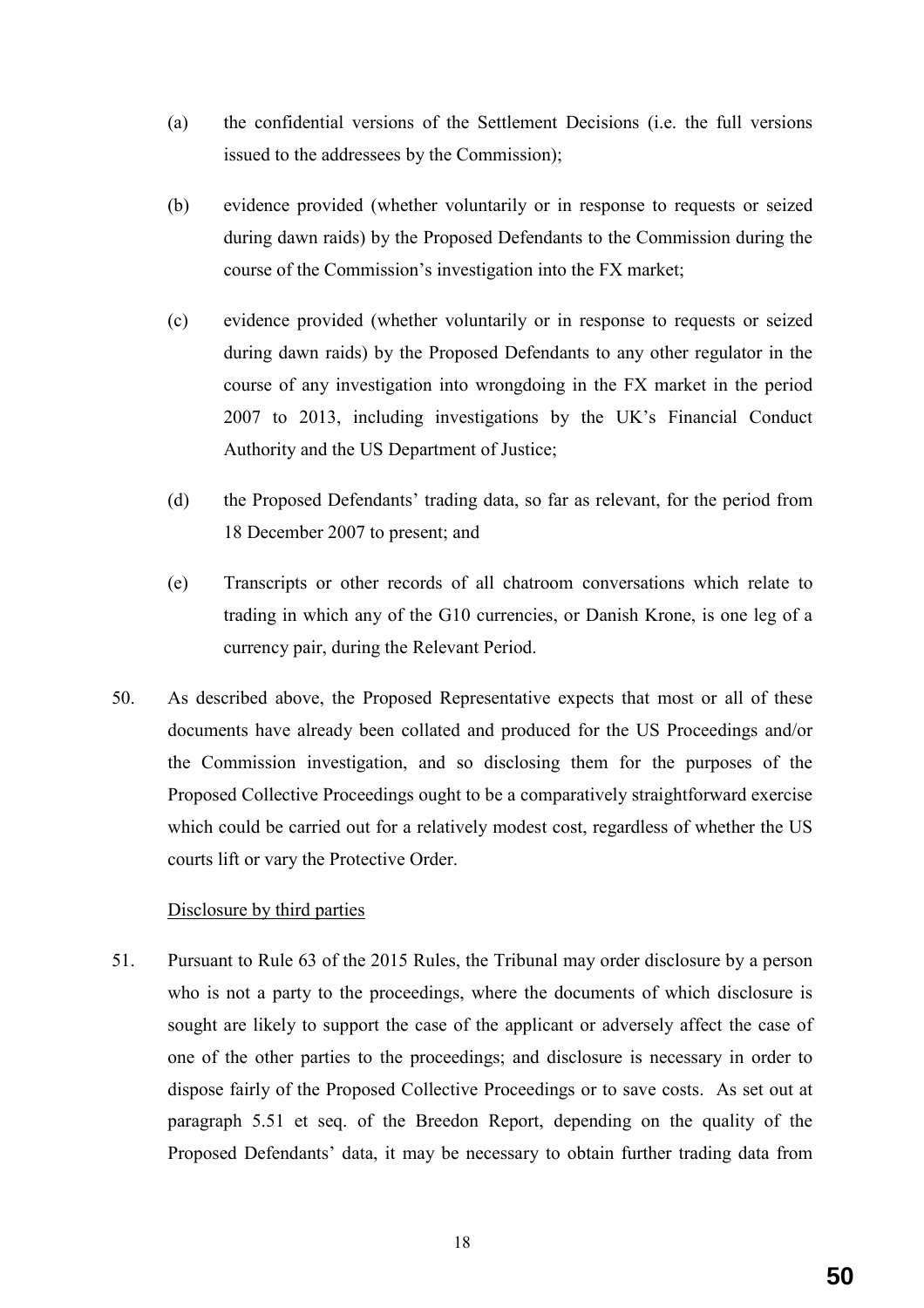third parties such as other market making banks and electronic communications networks used for FX trading (for example Hotspot, Reuters Matching, EBS, WM/Reuters and ECB). The Proposed Representative recognises the potential cost consequences of third-party disclosure. However, as described above, a significant quantity (if not all) of the relevant data has been produced by the third parties in the US Proceedings, and so obtaining it for the purposes of the Proposed Collective Proceedings ought to be possible for a relatively modest cost.

#### Disclosure by the Proposed Representative and members of the Proposed Class

52. The Proposed Representative does not anticipate that it and/or UK domiciled opt-out members of the Proposed Class will be in possession of any relevant documents for the purposes of disclosure to the Proposed Defendants, and/or that it would be proportionate for disclosure of any such documents to be made. While disclosure of data for opt-in members may be appropriate, the Proposed Representative does not anticipate that a significant volume of documents will be 'exchanged' in the proposed proceedings, but rather that there will primarily be one-way disclosure from the Proposed Defendants and third parties only.

#### Disclosure process

- 53. The Proposed Representative will liaise with the Proposed Defendants at an early stage in proceedings to discuss appropriate processes for the management of disclosure, including issues of e-disclosure. Pending receipt of pleadings, disclosure reports and completed Electronic Documents Questionnaires, the Proposed Representative is unable to determine definitively how the disclosure exercise should be managed. However, the Proposed Representative recognises the likely substantial scale of disclosure.
- 54. In order to facilitate the disclosure process, the Proposed Representative has engaged Open Text UK Ltd ("**OpenText**") to provide support with the disclosure and document management process. OpenText will work with the Proposed Defendants and relevant non-parties at the appropriate times, to ensure that the disclosure process can be carried out in an effective and proportionate manner.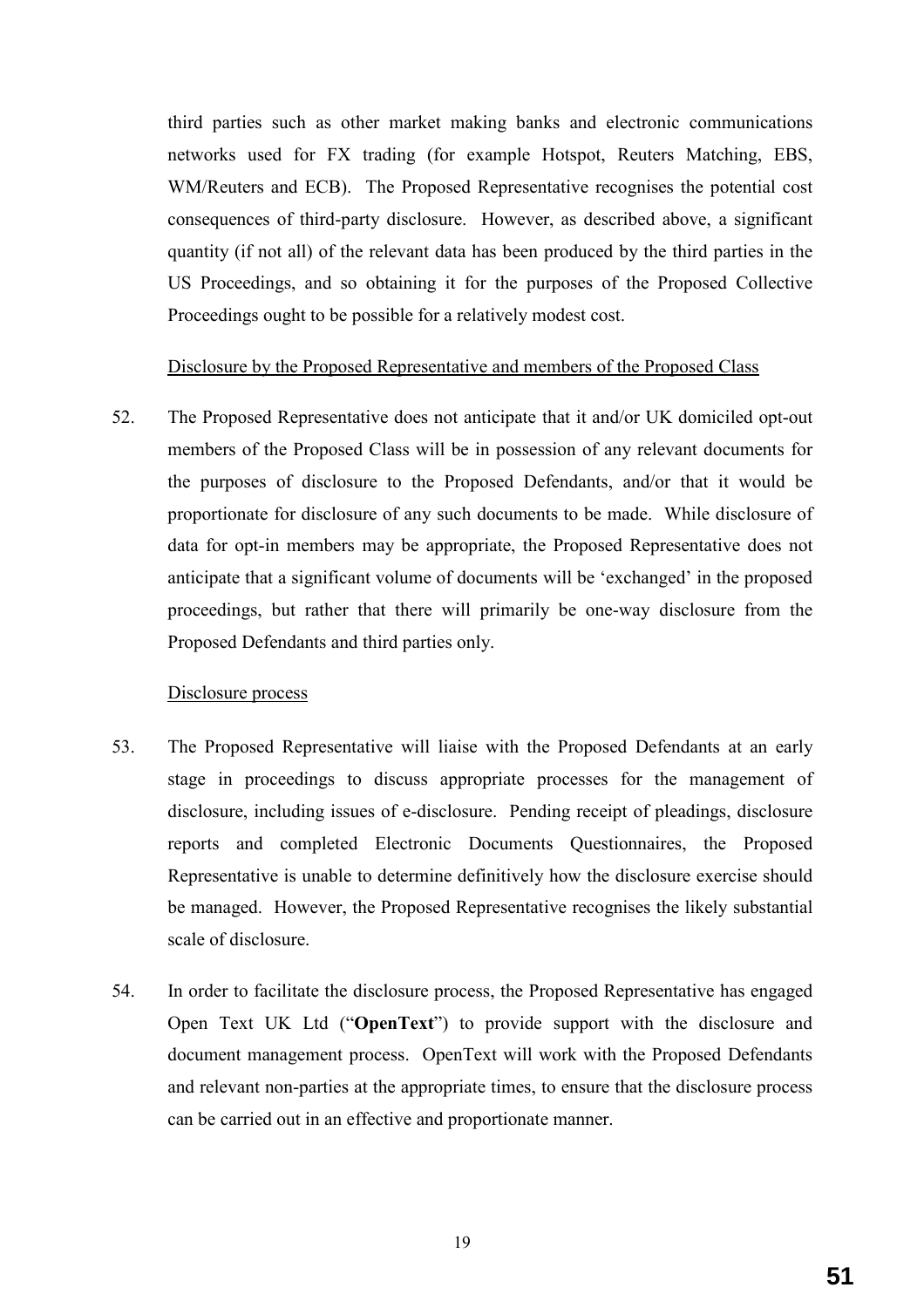- 55. OpenText's US affiliate, Open Text Corporation ("**OpenText US**"), provided the data hosting and e-discovery services in the US Proceedings. OpenText is therefore familiar with the volume and nature of the data and has the necessary infrastructure to process it. Subject to the Protective Order being lifted or varied or the data being made available by other means, some or all of the data provided in the US Proceedings may be able to be exported to a UK database from the existing OpenText US database, thereby increasing the efficiency of the disclosure process, saving considerable time and cost. Again, any export of data would comply strictly with the US Protective Order, and subject to any order of the Tribunal.
- 56. The Proposed Representative will respectfully invite the Tribunal to use its active case management powers under Rule 4 of the 2015 Rules and specifically Rule 4(5)(a) and (d).

## **H. WITNESSES OF FACT**

- 57. The Proposed Collective Proceedings raise complex factual issues which will need to be determined at trial.
- 58. While the Proposed Representative is optimistic that many of the factual issues can be substantively resolved as a result of the disclosure process, it recognises that there will be a number of issues on which the Proposed Defendants will wish to adduce factual witness evidence.
- 59. The Proposed Representative may also wish to adduce witness evidence but it is premature to say whether this will be necessary. It does not envisage at this stage that this will involve witness evidence from individual members of the Proposed Class.

#### **I. EXPERT EVIDENCE**

- 60. The Proposed Representative has instructed the following experts, and may seek permission from the Tribunal to call some or all of them as experts in the Proposed Collective Proceedings in due course (as required):
	- (a) Professor Francis Breedon of Queen Mary University of London, who specialises in FX Microstructures;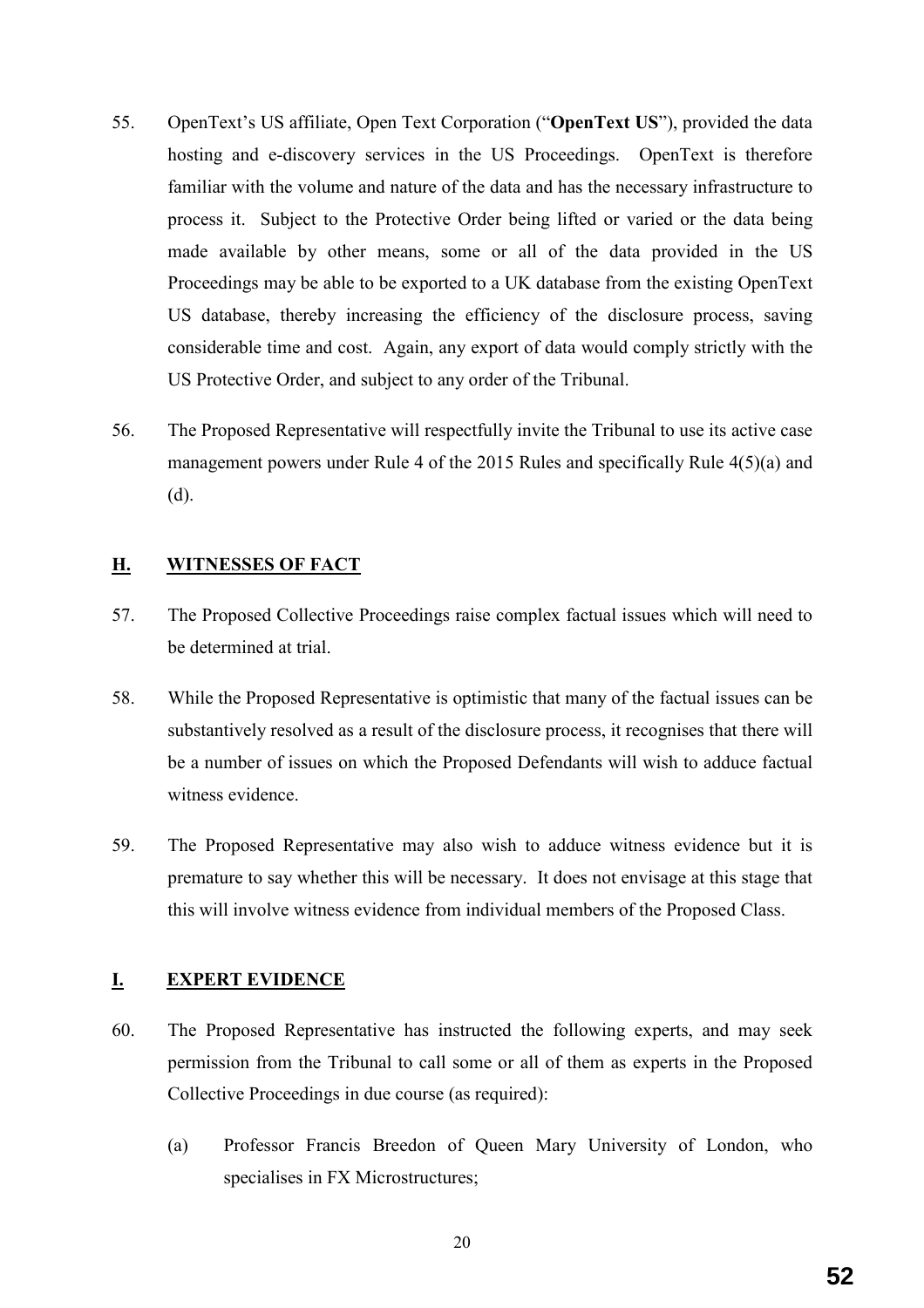- (b) Reto Feller of Velador Associates, a former FX trader and industry expert; and
- (c) Steven Law (forensic accountant) and Tom Robinson (economist) of BDO LLP.

As the proceedings develop it is possible that further, or other, experts will be necessary.

- 61. The Proposed Representative has instructed these experts to assist with:
	- (a) the definition of the Proposed Class and identification of common issues;
	- (b) the value of commerce associated with the Proposed Collective Proceedings;
	- (c) the level of overcharge as a result of the FX Cartels;
	- (d) the aggregate loss suffered by members of the Proposed Class;
	- (e) the interest that should be applied to the losses suffered; and
	- (f) market terminology and practices.
- 62. If the Proposed Representative considers that any additional experts are required, it will make such a proposal after the CPO has been granted and the pleadings closed (and possibly after disclosure).
- 63. The Proposed Representative anticipates that the Proposed Defendants will instruct separate experts in similar fields.

## **J. DISTRIBUTION OF AWARD**

- 64. The Proposed Representative considers distribution of an aggregate award of damages to be a two-stage process:
	- (a) first, there must be a method to calculate the share of any aggregate award of damages payable to individual members of the Proposed Class (the "**Method of Calculation**"); and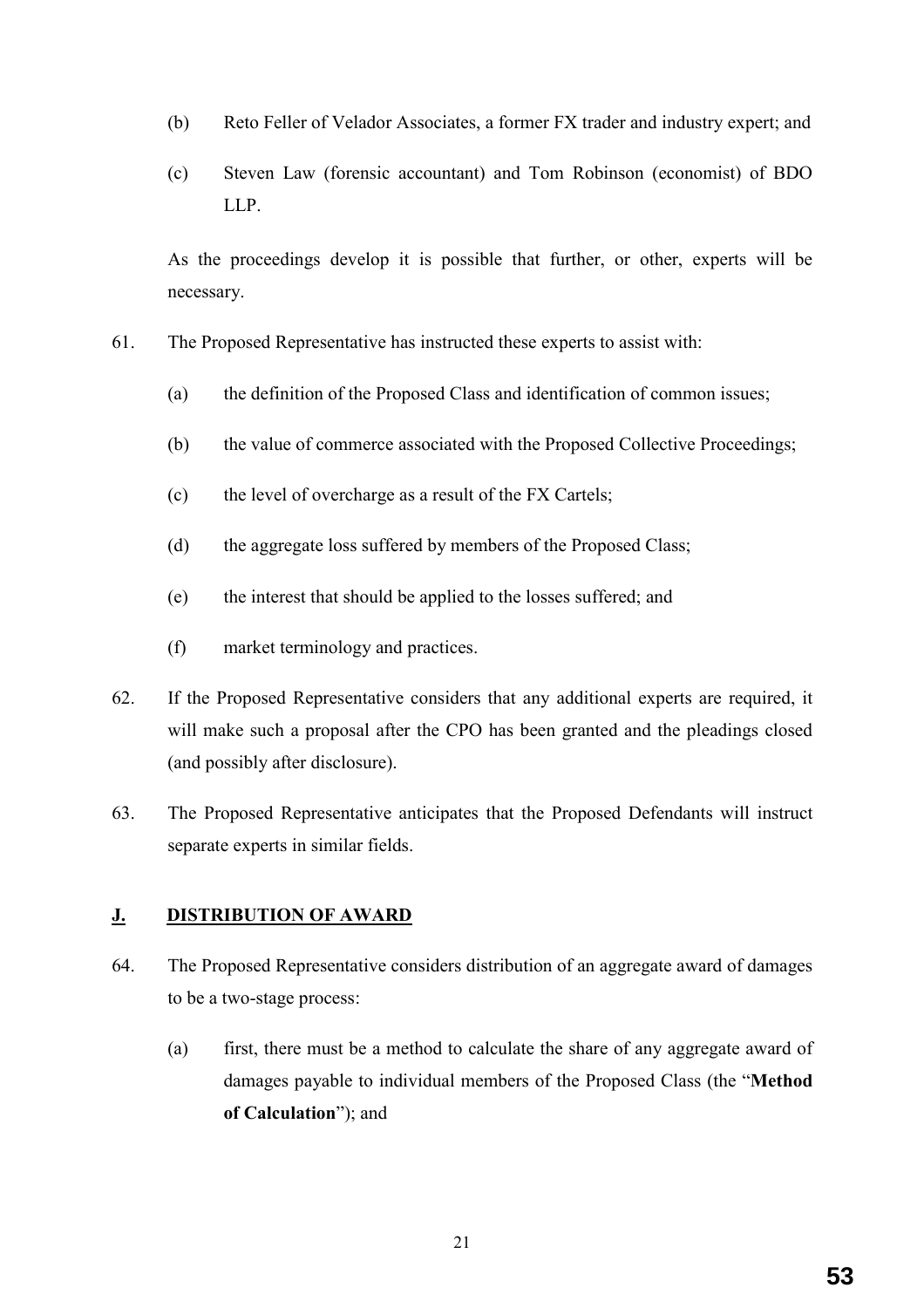- (b) second, there must be a process by which members of the Proposed Class claim their share of the aggregate award of damages (the "**Method of Distribution**"). This must be proportionate to the level of damages payable, accessible and designed to ensure that the maximum number of members of the Proposed Class claim for the damages to which they are entitled.
- 65. As set out in more detail in section I of Hollway1, in the US Proceedings, the court approved a plan of distribution for a settlement sum in excess of \$2.3bn. The plan of distribution employed in the US Proceedings could act as a model or basis for a similar plan in the Proposed Collective Proceedings.
- 66. Due to the likely complexity of the distribution process, the Proposed Representative has provisionally engaged Velador to assist Epiq with both the calculation and the distribution of damages (including any analysis of data). Velador are the quantitative finance experts responsible for distribution of the settlement award in the US Proceedings.

#### Method of Calculation

- 67. The Method of Calculation will ultimately depend on the data obtained during disclosure and will be the subject of further expert work. As set out in section 6 of the Breedon Report, the methodology employed in the US Proceedings could act as a basis for a similar Method of Calculation in the Proposed Collective Proceedings. The data on which the US methodology was based is set out in section IV of Hollway1.
- 68. In summary, in the US Proceedings, the claims administrators determined each class member's eligible transaction volume based either on data provided by the defendants (referred to as 'Option 1') or data submitted by the class member itself (referred to as 'Option 2'). The claims administrator then estimated the claim value for that class member by applying certain weightings to the eligible transactions, based on trade characteristics such as currency pair and trade size.
- 69. While at this stage the Proposed Representative considers a Method of Calculation similar to that employed in the US Proceedings to be potentially viable, it will be developed and adapted in due course.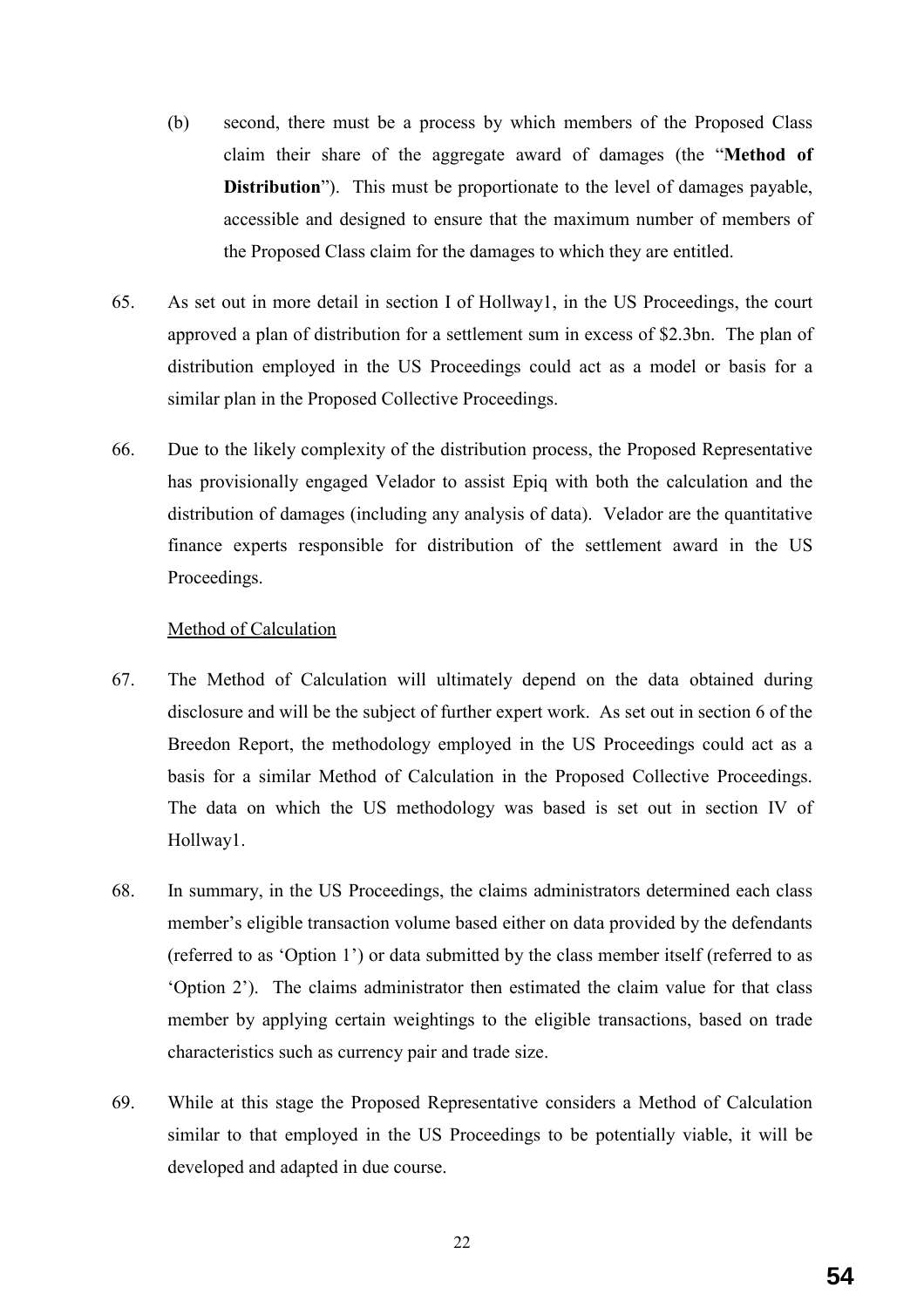### Method of Distribution

- 70. As with the Method of Calculation, the Method of Distribution which is ultimately adopted will depend on the data obtained during disclosure and will be the subject of further expert work in due course.
- 71. A possible process by which members of the Proposed Class could claim for their share of an award of damages is set out in sections 10 and 11 of the Epiq Plan. In summary:
	- (a) members of the Proposed Class would be notified of their right to claim for their share of any aggregate award of damages in the manner set out at section 9 of the Epiq Plan;
	- (b) members of the Proposed Class would be directed to the claim website to submit an online claim form, or could submit a hard-copy claim form which would be available upon request;
	- (c) claimants would be required to submit certain information or data necessary to verify their claim (by way of example, see paragraph 12 of Hollway1, giving a description of the information which claimants were required to submit in the US Proceedings);
	- (d) claims would be processed and checked to ensure that no duplicate or conflicting or fraudulent claims are filed, and claims would either be accepted, or rejected if the necessary authentication fails;
	- (e) for claims which are accepted, the appropriate Method of Calculation would be applied to determine the proportion of the aggregate award of damages to which the relevant claimant is entitled;
	- (f) for claims which are rejected, requests may be sent for additional information or verification; and
	- (g) eligible claimants would select the means by which they would like to receive payment, and the damages would be distributed accordingly.